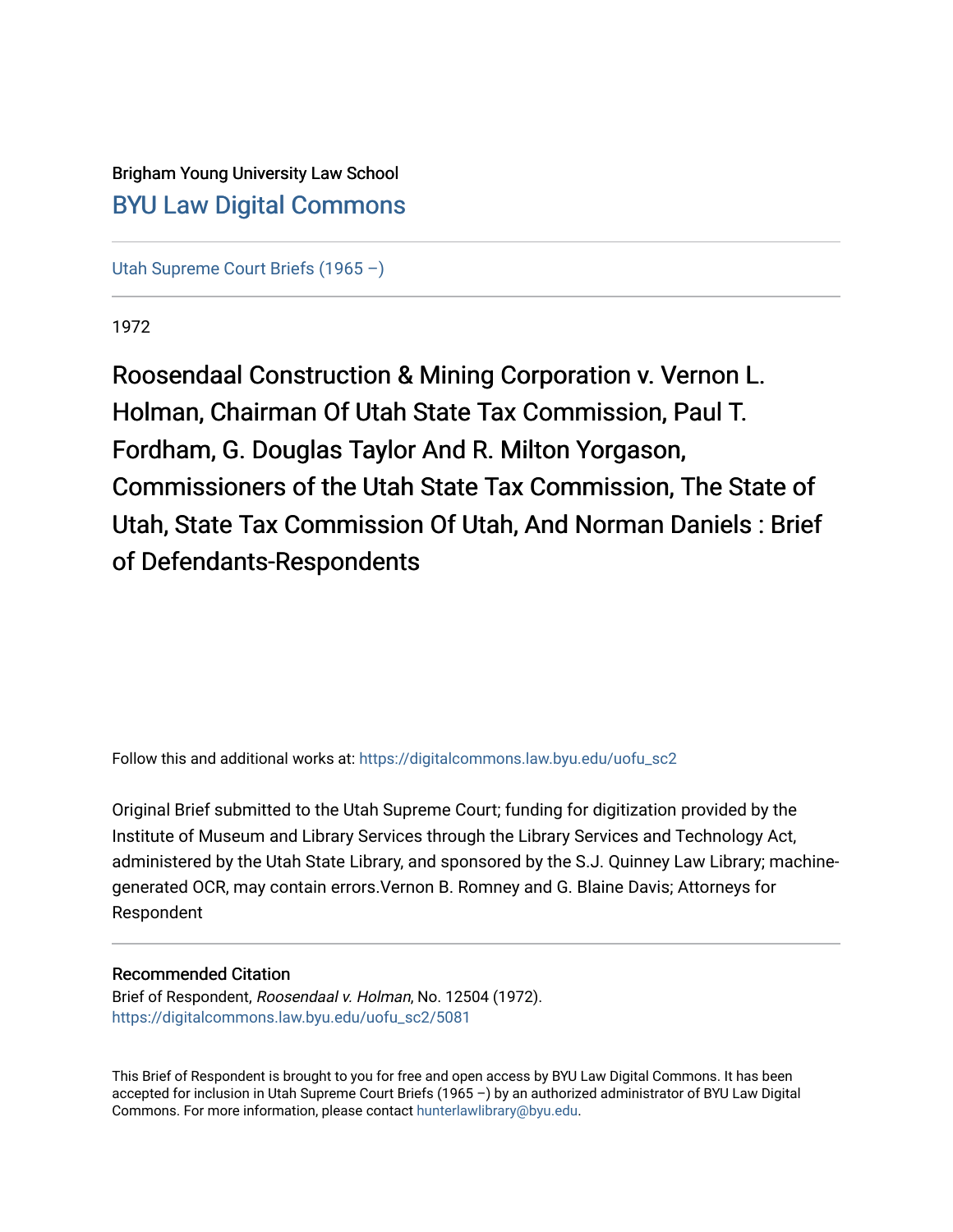# **IN THE SUPREME COURT OF THE STATE OF UTAH**

ROOSENDAAL CONSTRUCTION & MINING CORPORATION, a Utah corporation.

*Plaintiff-Appelltml* 

vs.

VERNON L HOLMAN, Chairman of Utah State Tax Commission; PAUL T. FORDHAM; G. DOUGLAS TAYLOR and R. MILTON YORGASON, Commissioners of the Utah State Tax Commission; THE STATE OF UTAH; STATE TAX COMMISSION OF UTAH, and NORMAN DANIELS,

Case No. 12504

*Defetultmls-Respondems.* 

# Brief of Defendants-Respondent

Appeal from the Order of the Third Judicial District Count Salt Lake County, State of Utah, the Honorable D. Frank Wilkins, Presiding

> VERNON B. ROMNEY Attomey General

G. BLAINE DAVIS **Assistant Attorney General** 236 State Capitol Salt Lake City, Utah 84114 *Attorneys for Respondents* 

**FILE** 

Clerk, Suprame Court

E. H. FANKHAUSER of COTRO-MANES, FANKHAUSER &BEASLEY 430 Judge Bldg. Salt Lake City, *Attorneys for Appellant*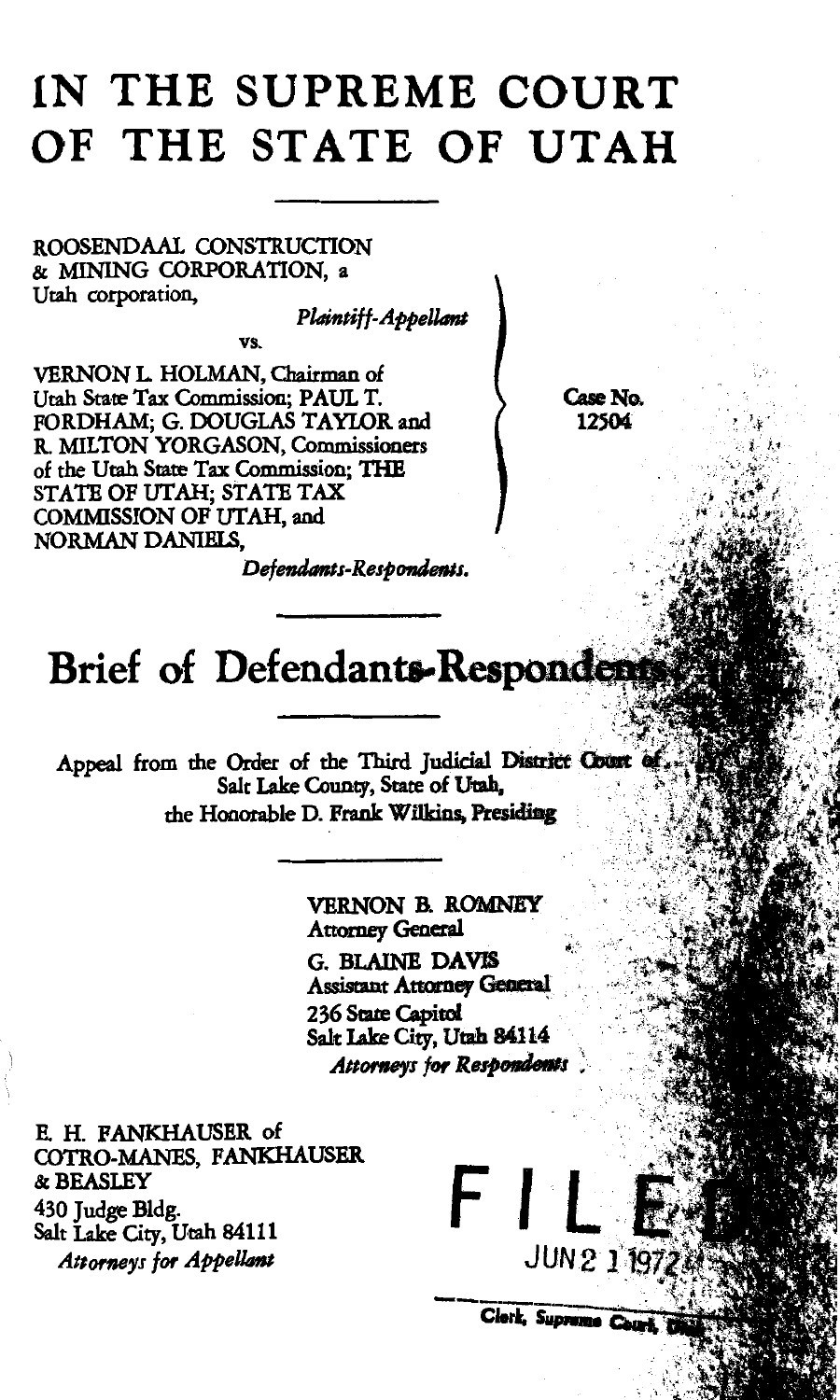# TABLE OF CONTENTS

Page

| DISPOSITION OF THE CASE BY LOWER COURT                                                                                                                                                   | $\overline{2}$ |
|------------------------------------------------------------------------------------------------------------------------------------------------------------------------------------------|----------------|
|                                                                                                                                                                                          | 3              |
|                                                                                                                                                                                          | 3              |
| ARGUMENT                                                                                                                                                                                 | 6              |
| THE ACTS COMPLAINED OF ARE IMMUNE<br>FROM PRIVATE SUIT BECAUSE OF THE PRO-<br>VISIONS OF THE "UTAH GOVERNMENTAL<br><b>IMMUNITY ACT."</b>                                                 |                |
| THE CHAIRMAN AND COMMISSIONERS OF<br>THE UTAH STATE TAX COMMISSION COULD<br>NOT BE PERSONALLY LIABLE TO THE PLAIN-<br>TIFF FOR DAMAGES CAUSED BY AN EM-<br>PLOYEE OF THE TAX COMMISSION. | 9              |
| PUBLIC OFFICERS ARE NOT LIABLE IN A<br>PRIVATE ACTION FOR GOOD FAITH ACTS<br>PERFORMED WITHIN THE SCOPE OF THEIR<br><b>AUTHORITY.</b>                                                    |                |
| THE PLAINTIFF CANNOT AVOID THE IM-<br>PACT OF GOVERNMENTAL IMMUNITY BY<br>SUING A PUBLIC OFFICER IN A PRIVATE SUIT.                                                                      | 16             |
| THE PLAINTIFF CORPORATION MAY NOT<br>BRING THIS ACTION BECAUSE OF THE SUS-<br>PENSION OF ITS CORPORATE POWERS.                                                                           |                |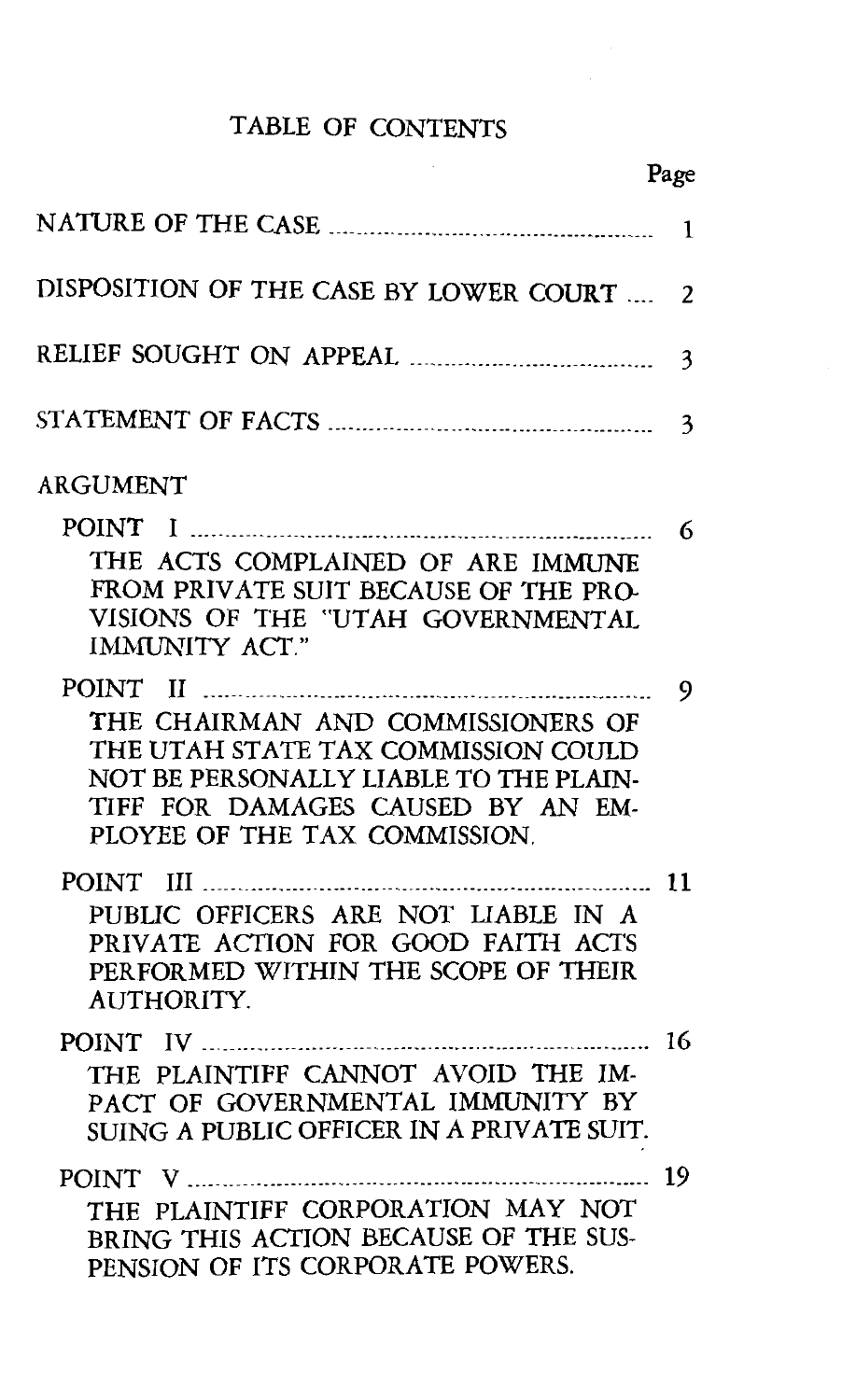# TABLE OF CONTENTS (Continued)

# CASES CITED

| Anderson v. Granite School District,<br>17 U.2d 405, 413 P. 2d 597 (1969), at 599  16                               |
|---------------------------------------------------------------------------------------------------------------------|
| Bingham v. Board of Education of Ogden,                                                                             |
| Gregoire v. Biddle, et al,<br>177 F.2d 579 (2nd Cir. 1949), Cert. Den.<br>339 U.S. 949, 70 S.Ct. 803, 94 L.Ed 1963, |
| Houston v. Utah Lake Land, Water and Power Co.,<br>55 Utah 393, 187 P.174, 47 A.L.R. 1282  23                       |
| Kelley v. Dunne,<br>344 F.2d (1965), 129 at 131, (1st Cir. 1965)  11, 12                                            |
| Lipman v. Brisbane Elementary School Dist., S.C. of<br>California, 359 P.2d 465, at 467 (1961)<br>15                |
| M & S Construction and Engineering Co. v. Clearfield<br>State Bank, 24 U.2d 139, 467 P.2d 410  21, 22               |
| Meinecke v. McFarland, 206 P.2d 1012 at 1014 (1940)  15                                                             |
| Mackay and Knobel Enterprises, Inc., v. Teton<br>Van Gas, Inc., 23 U.2d 200, 460 P.2d 828  21, 22                   |
| Niblock v. Salt Lake City,                                                                                          |
| Prudential Federal Savings and Loan Ass'n. v. Hartford<br>Accident & Indemnity Co.,                                 |
|                                                                                                                     |
| Roe v. Lundstrom, 89 Utah 520, 57 P.2d 1128 (1936)  16                                                              |
| Sehy v. Salt Lake City,<br>41 Utah 535, 125 P.691, L.R.A. N.S., 915  11, 18                                         |
| Sheffield v. Turner,<br>21 U.2d 314, 445 P.2d 367, (1968)  10, 11, 18, 19                                           |
| Springville Banking Co., v. Burton,                                                                                 |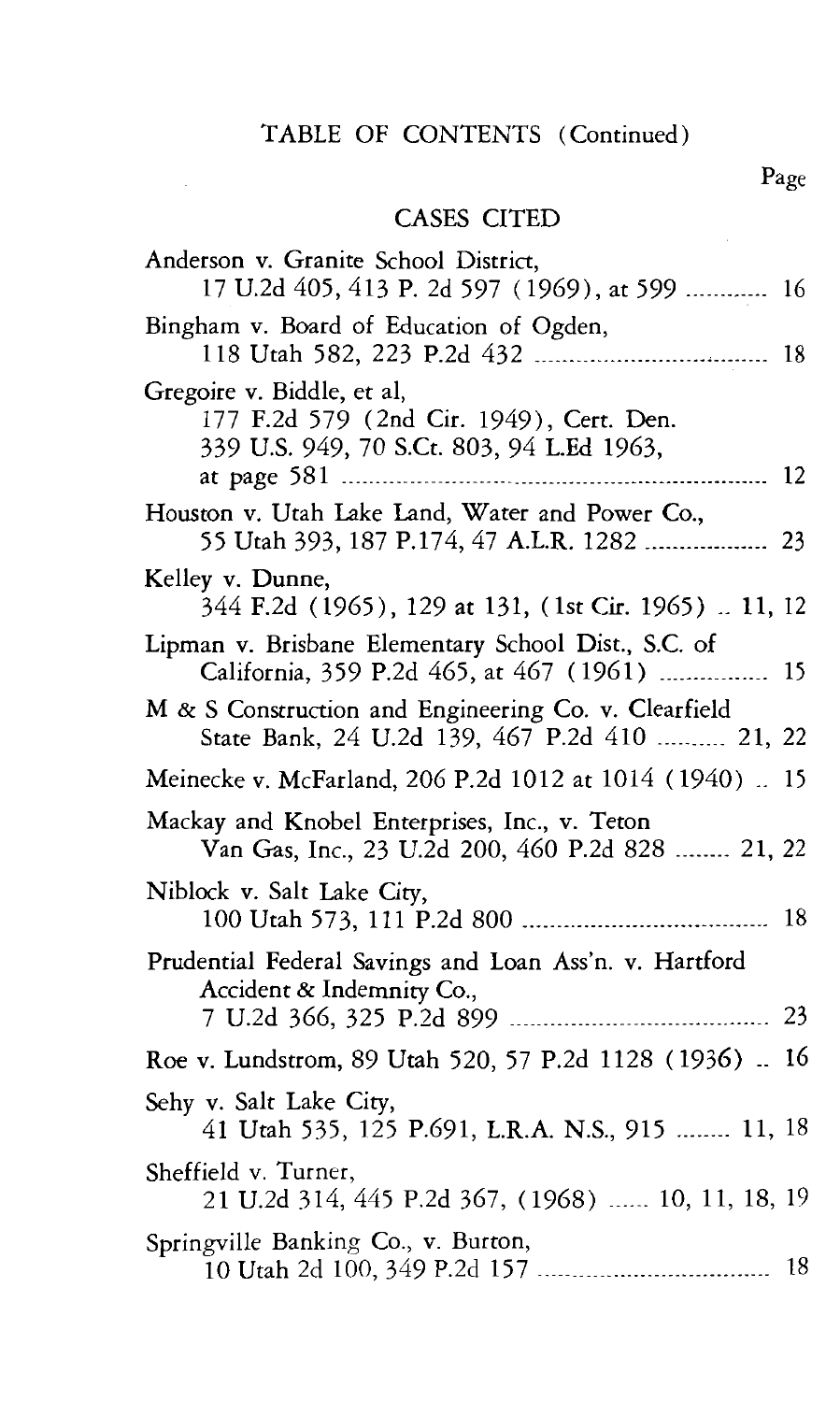# TABLE OF CONTENTS (Continued)

## Page

# STATUTES CITED

# AUTHORITIES CITED

| 8 Fletcher's Cyc. Corp., Section 5572  24 |  |
|-------------------------------------------|--|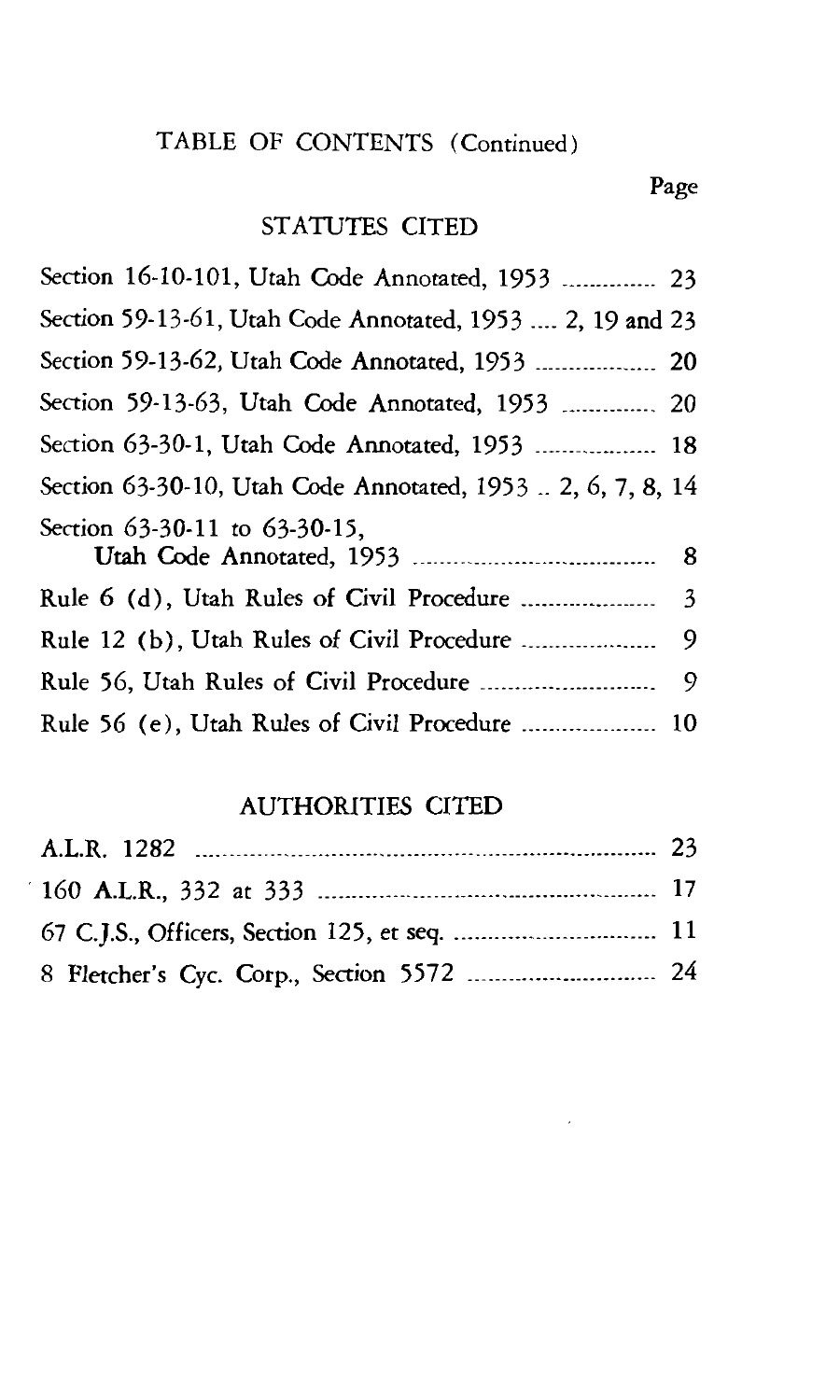# **IN THE SUPREME COURT OF THE STATE OF UTAH**

ROOSENDAAL CONSTRUCTION & MINING CORPORATION, a Utah corporation,

*Plaintiff-Appellant* 

VERNON L. HOLMAN, Chairman of Utah State Tax Commission; PAUL T. FORDHAM; G. DOUGLAS TAYLOR and R. MILTON YORGASON, Commissioners of the Utah State Tax Commission; THE STATE OF UTAH; STATE TAX COMMISSION OF UTAH, and NORMAN DANIELS,

vs.

Case No. 12504

#### *Defendants-Respondents.*

# **Brief of Defendants-Respondents**

## STATEMENT OF THE NATURE OF THE CASE

This is an action filed by the plaintiff who alleges a "wrongful taking, impounding and confiscation of plaintiff's vehicle, and the arbitrary cancellation of plaintiff's special fuel permit," (R. 6) by the defendants. The plaintiff prays for \$25,000 general damages and \$100,000 punitjve damages against the defendant, Norman Daniels, and for \$25,000 general damages and \$100,000 punitive damages against the defendant Tax Commissioners.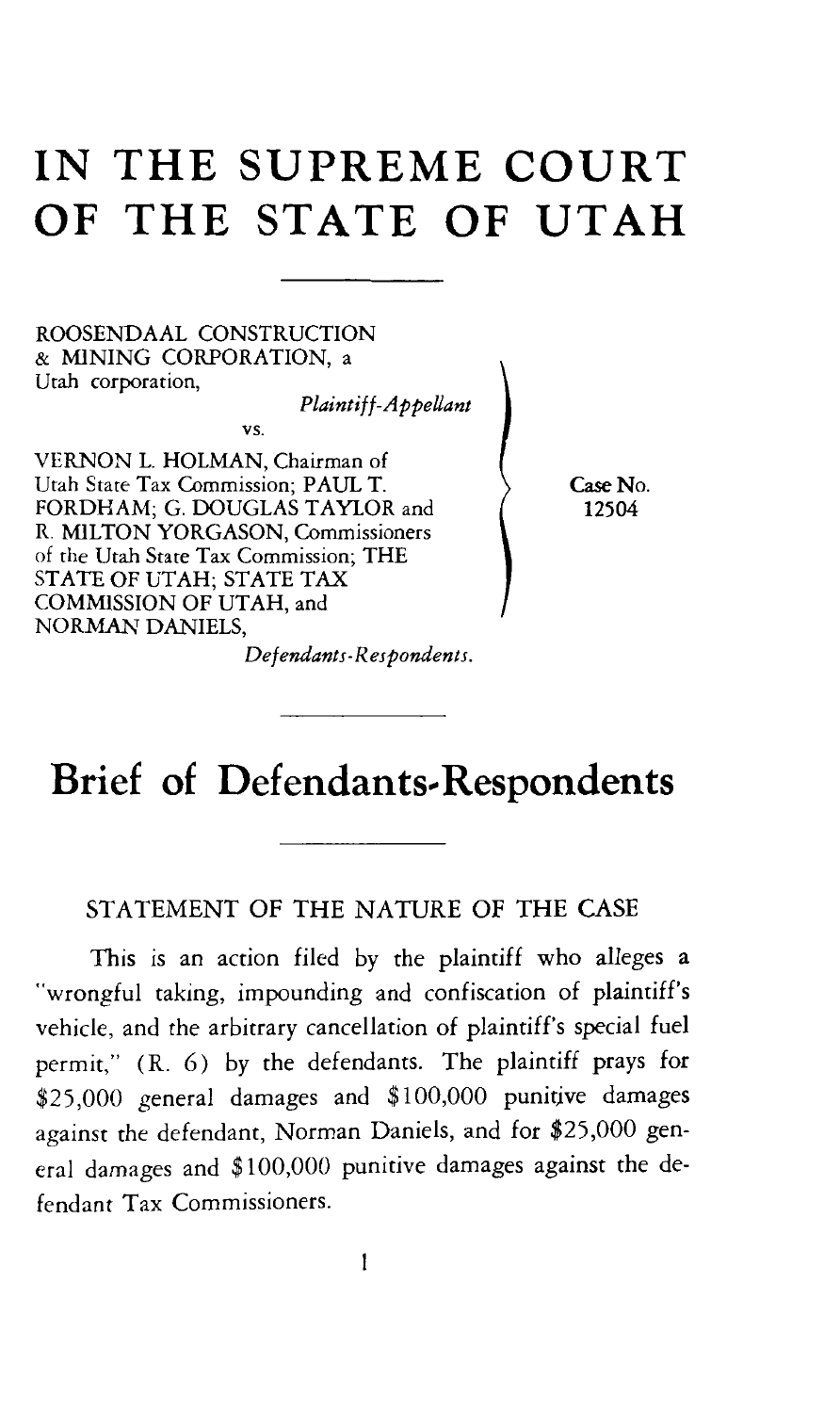#### DISPOSITION IN THE LOWER COURT

After defendants filed certain Affidavits along with their Motion to Dismiss, Judge D. Frank Wilkins granted said Motion to Dismiss for all five reasons alleged in the Motion to Dismiss filed by the defendants.  $(R, 69-70)$ . Those reasons were, as follows:

> "1. The complaint fails to state a claim upon which relief can be granted.

> "2. The corporate powers of plaintiff corporation have been suspended by the Utah Secretary of State under the provisions of Section 59-13-61, Utah Code Annotated 1953, which suspends all of the powers, rights and privileges of said corporation; and one of the powers, rights and privileges thereby suspended, and which was suspended upon the day the above entitled action was filed, is the right to bring lawsuits in the courts of the State of Utah.

> "3. The acts complained of fall within Section 63-30-10, Utah Code Annotated 1953, and are immune from private suit for injuries, both as to all of the defendants individually and collectively.

> "4. That the effect of governmental immunity cannot be circumvented by suing the individuals in their private capacity.

> "5. That the questions and issues raised in the complaint are moot because plaintiff corporation had filed, at the time said motion was heard, the required bond with the defendant, Utah State Tax Commission, and defendants had released each and every vehicle which had been impounded at the time said complaint was filed."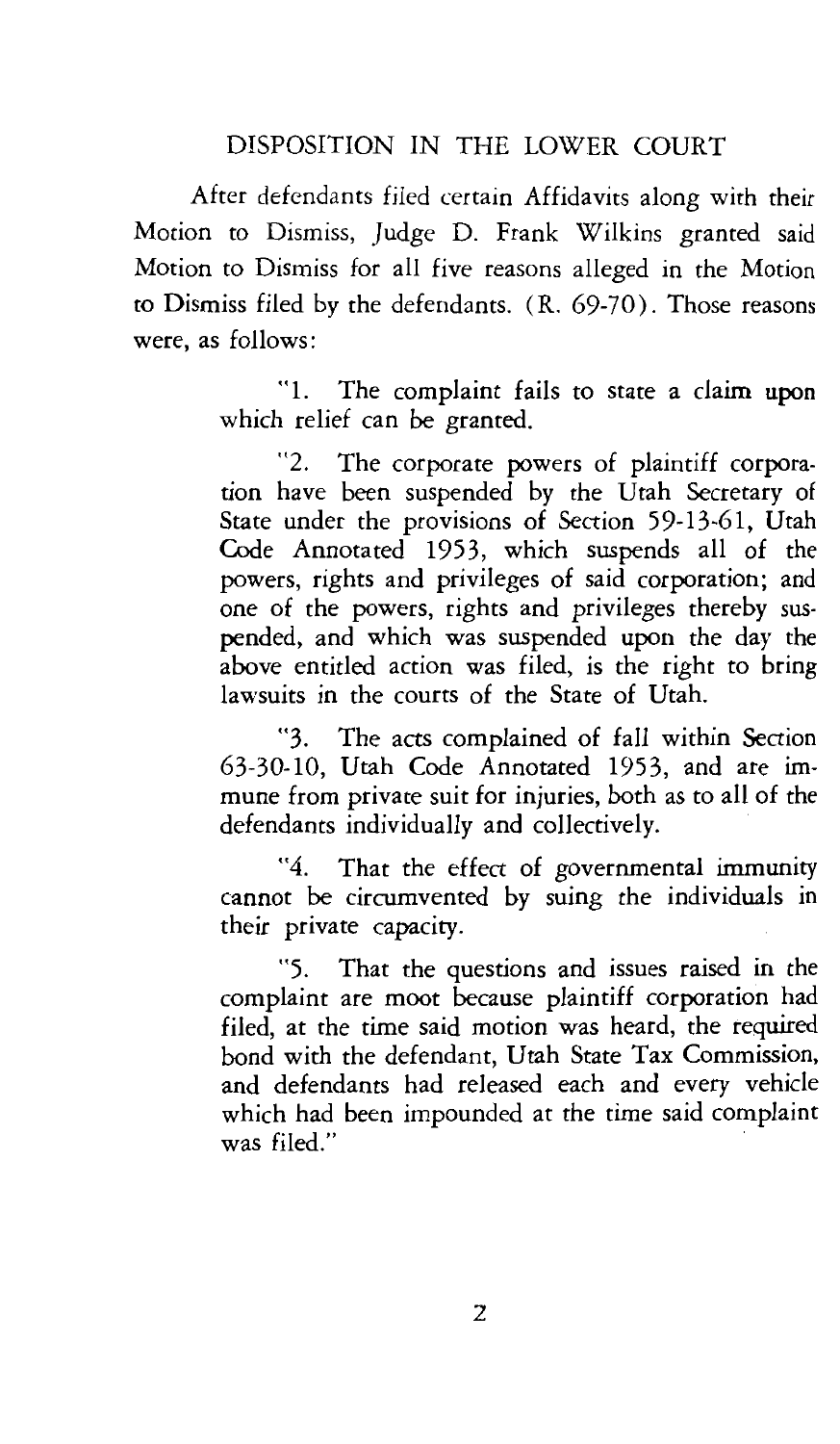## RELIEF SOUGHT ON APPEAL

The plaintiff seeks a reversal of the Order of the lower court, and the defendants ask that the Order of Judge D. Frank Wilkins be affirmed.

### STATEMENT OF FACTS

The Motion to Dismiss, which was granted by Judge D. Frank Wilkins, was heard on May 20, 1970. At that time, the only evidence before the court was contained in the Affidavits filed on behalf of the defendants. Although the plaintiff presented to the court at the time of said hearing a Reinstatement for plaintiff corporation  $(R. 75)$ , and it is believed that plaintiff's "Affidavit in Opposition to Defendants' Motion to Dismiss" ( R. 62-65) was also presented at the time of said hearing, Rule 6(d) of the Utah Rules of Civil Procedure requires opposing Affidavits to be served not lated than one day *before* the hearing.

Therefore, it is submitted that the only facts to be considered by the court were those contained in the Affidavits submitted by defendants. A summarization of those facts, in chronological order, is as follows:

I. Norman Daniels is the supervisor of the Miscellaneous Tax Division of the Utah State Tax Commission, and his duties include the supervision over special fuel tax collections.

2. Prior to the incidents which precipitated the present lawsuit, the plaintiff's history with the Tax Commission is replete with failures to file required tax returns, failutes to post required bonds, and returned and "bounced" checks which were issued for payment of taxes.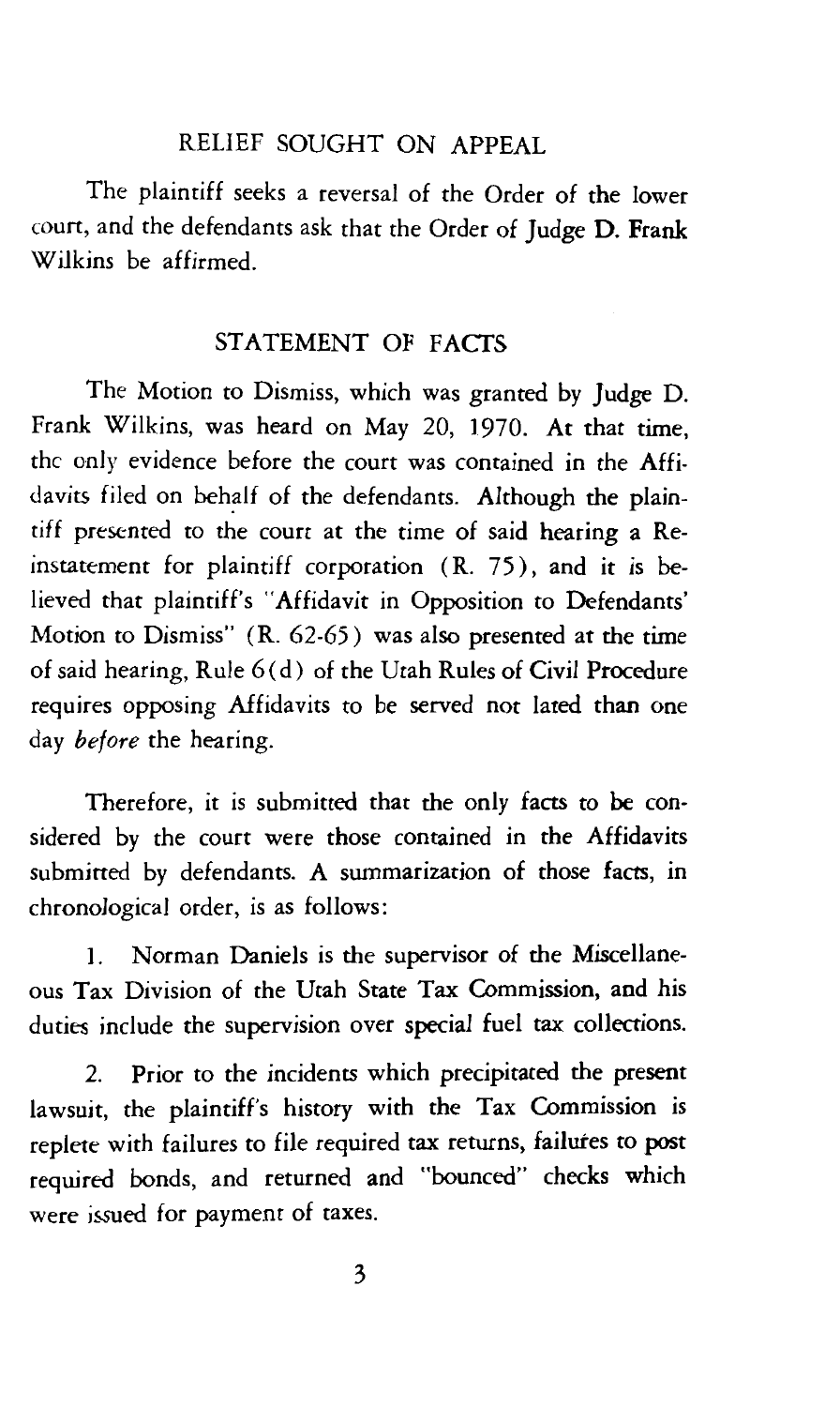3. Plaintiff operated his trucks the entire year of 1968 without the special fuel permits which he was required by law to obtain prior to the operation of his vehicles upon the roads and highways of the State of Utah.

4. In March of 1968, at the insistence of the State Tax Commission, plaintiff did post a \$100 cash bond.

5. On February 17, 1970, plaintiff applied for special fuel permits for eight (8) vehicles, and permits were issued for two ( 2) of those vehicles. Further, because of plaintiff's history with the Tax Commission, the bond requirement was increased from \$100 to \$500. Plaintiff agreed to furnish the \$500 bond and left a check for \$500 which was to be used for the bond if plaintiff did not promptly furnish a proper corporate surety.

6. On March 2, 1970, the corporate charter of plaintiff's corporation was suspended for failure to pay its corporation franchise tax.

7. On March 3, 1970, the Tax Commission issued the remaining six (6) permits to plaintiff, being unaware that the corporate charter had been suspended the previous day and having relied on the \$500 check as sufficient security.

8. On approximately March 17, 1970, after waiting one month for plaintiff to post a corporate surety, the Tax Commission deposited in the bank the \$500 check which had been left with them for a bond. Said check was dishonored and returned by plaintiff's bank.

9. On March 24, 1970, the first special fuel tax report was due to be filed for the two permits which were issued to the plaintiff on February 17, 1970. That report was not filed,

4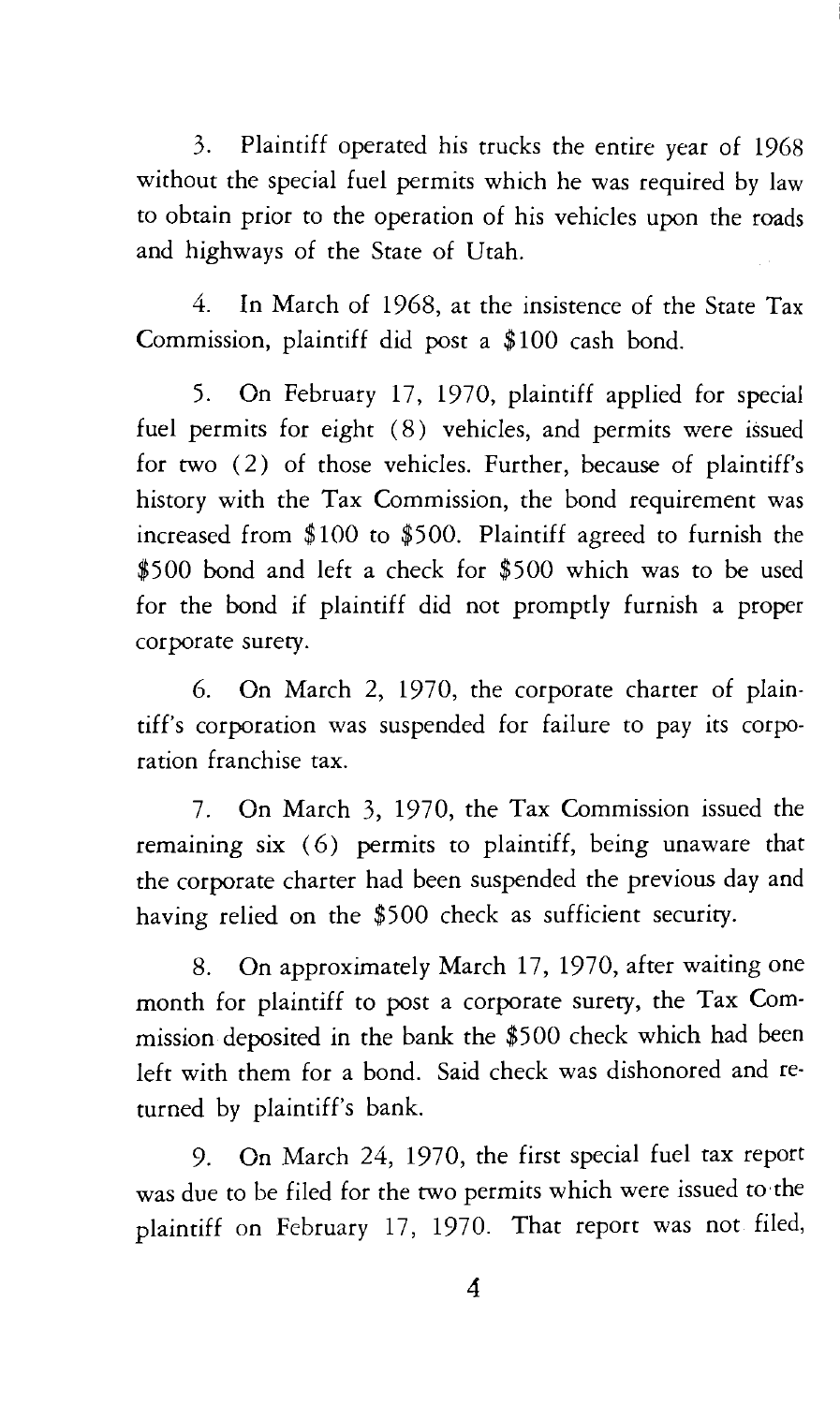and because of the failure to file, and, further, because of the dishonoring of plaintiff's \$500 check, the bond was increased from \$500 to \$1,000. An Impound Order was then issued to the Utah Highway Patrol by the Utah State Tax Commission, and a member of the Highway Patrol called plaintiff and advised him of the Impound Order. An officer of plaintiff corporation then called Norman Daniels and asked him not to have the Impound Order carried out and made additional promises to meet the bond requirements.

10. Because of the additional promises made by plaintiff's president, Ronald C. Van Roosendaal, the Impound Order was not carried out, but on April 10, 1970, more than two weeks after the promises of plaintiff corporation's president that the matters would be taken care of, the Impound Order was carried out on one of the plaintiff's vehicles.

11. Five days after the Impound Order, plaintiff filed his first special fuel report, showing that 6,000 gallons of special fuel had been consumed by plaintiff's vehicles.

12. The next day, on April 16, 1970, a Notice of Revocation of Special Fuel Permits for failure to post the required bond was served on plaintiff, and plaintiff then filed his Complaint, Order to Show Cause, and other pleadings.

13. The following day, April 17, 1970, the revocation of plaintiff's special fuel permits became effective.

14. On May 6, 1970, the Motion to Dismiss was\_ filed by the defendants, and on May 18, 1970, the plaintiff corporation was reinstated by the Utah Secretary of State.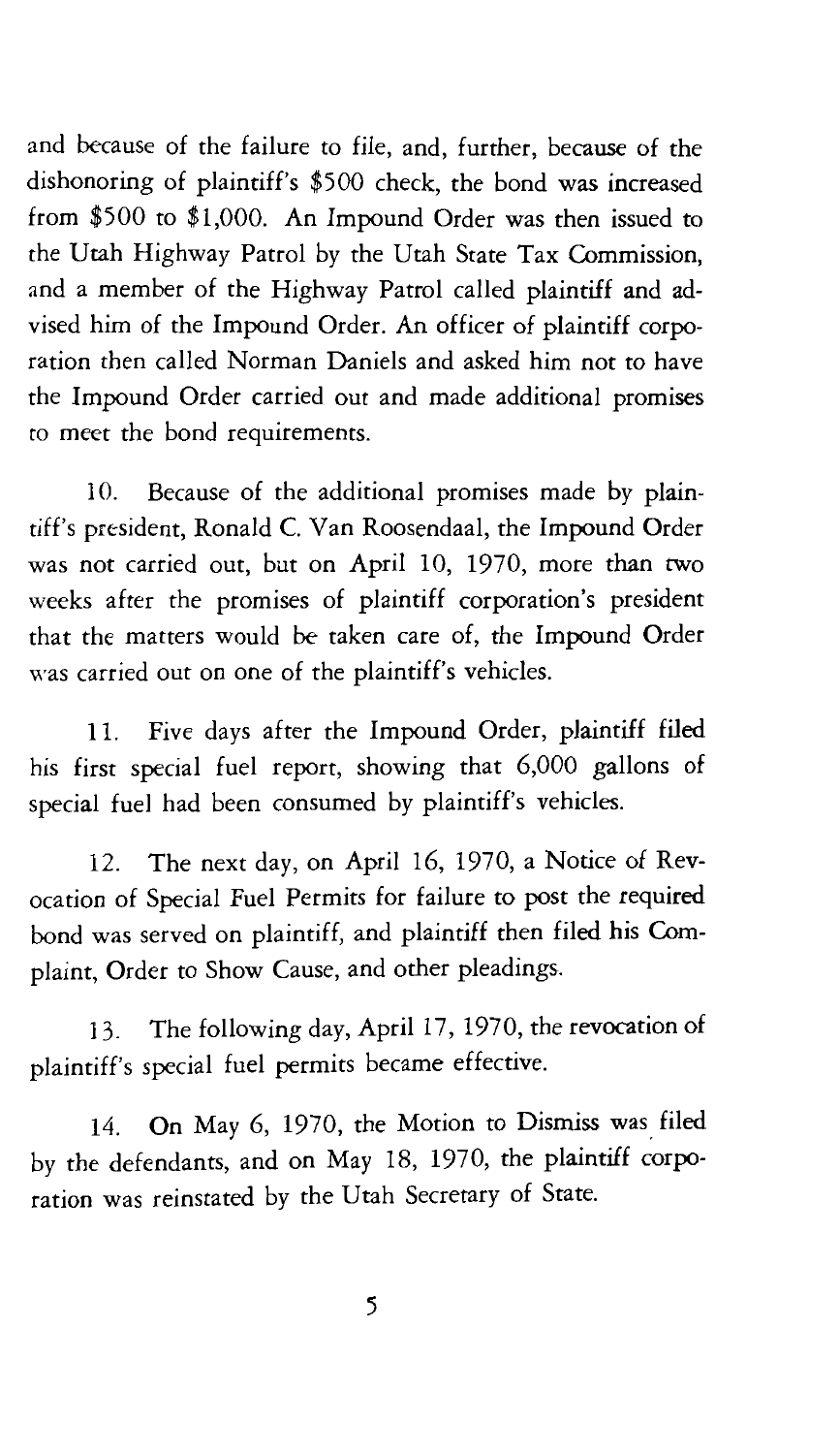15. On May 20, 1970, the defendants' Motion to Dismiss was argued, and the Certificate of Reinstatement was filed with the court, as it is believed was the Affidavit signed by Ronald C. Van Roosendaal, the president of plaintiff, even though the record reflects a much later date (March 23, 1971).

#### ARGUMENT

#### POINT I

### THE ACTS COMPLAINED OF ARE IMMUNE FROM PRIVATE SUIT BECAUSE OF THE PRO-VISIONS OF THE "UTAH GOVERNMENTAL IMMUNITY ACT."

The relevant portions of Section 63-30-10, Utah Code Annotated, 1953, provide, as follows:

> "Immunity from suit of all governmental entities is waived for injury proximately caused by a negligent act or omission of an employee committed within the scope of his employment *except* if the injury:

> "(1) arises out of the exercise or performance or the failure to exercise or perform *a discretionary function, whether or not the discretion is abused,* or

> " $(2)$  arises out of . . . a malicious prosecution, intentional trespass, abuse of process, . . . invasion of . . . civil rights, or

> " ( 3) arises out of the *issuance, denial, suspension, or revocation of, or by the failure or refusal to issue, deny, suspend or revoke, any permit, license,* certificate, approval, order, or similar authorization, or

> > \* \* \* \* \*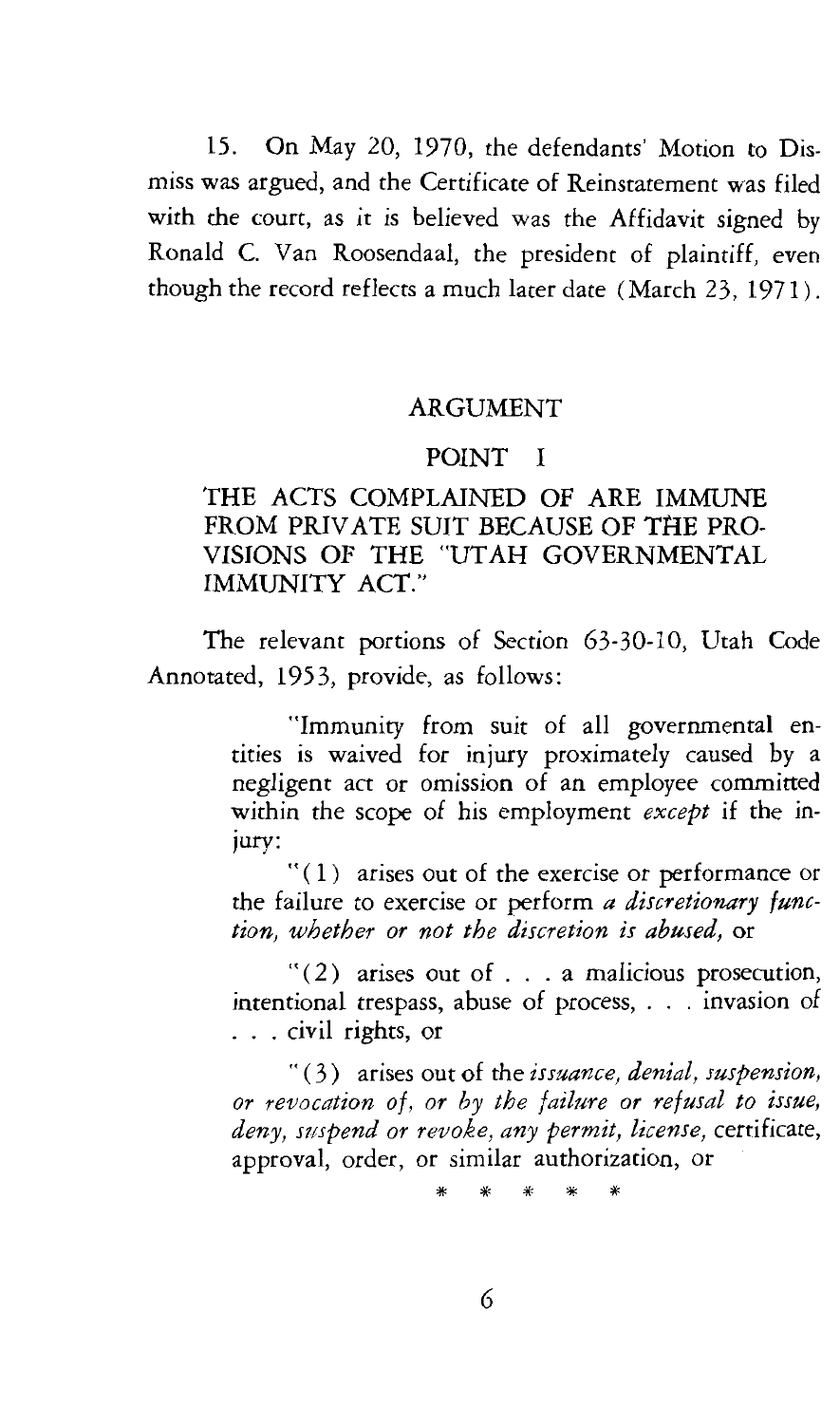$"(5)$  arises out of the institution or prosecution of any judicial or *administrative proceeding,* even if malicious or without probable cause, or

\* \* \* \* \*

 $"(8)$  arises out of or in connection with the *collection of and assessment of taxes,* ... " (Emphasis added.)

On page 14 of the appellant's Brief, it is admitted that "the State of Utah and the State Tax Commission as a political subdivision of the State of Utah could not be held liable for the acts complained of."

The acts complained of are clearly a discretionary function with the employees of the State Tax Commission, and this court, in *Velasquez v. Union Pacific RR Co.,* 24 U.2d 217, 469 P. 2d 5, affirmed the Summary Judgment of the lower court in refusing to permit liability of a State political subdivision in the performance of a discretionary function. It is, therefore, submitted that under the above statute, the facts alleged in plaintiff's Complaint, and the Affidavits filed in the lower court, there is no legal theory under which the State of Utah, or the State Tax Commission, could possibly be liable to the plaintiff.

If the plaintiff's theory of the case is that the acts of the defendants constituted malicious prosecution, intentional trespass, abuse of process, or invasion of the plaintiff's civil rights, subsection (2) of Section 63-30-10 would also eliminate any possibility of liability on behalf of the State of Utah, or the State Tax Commission.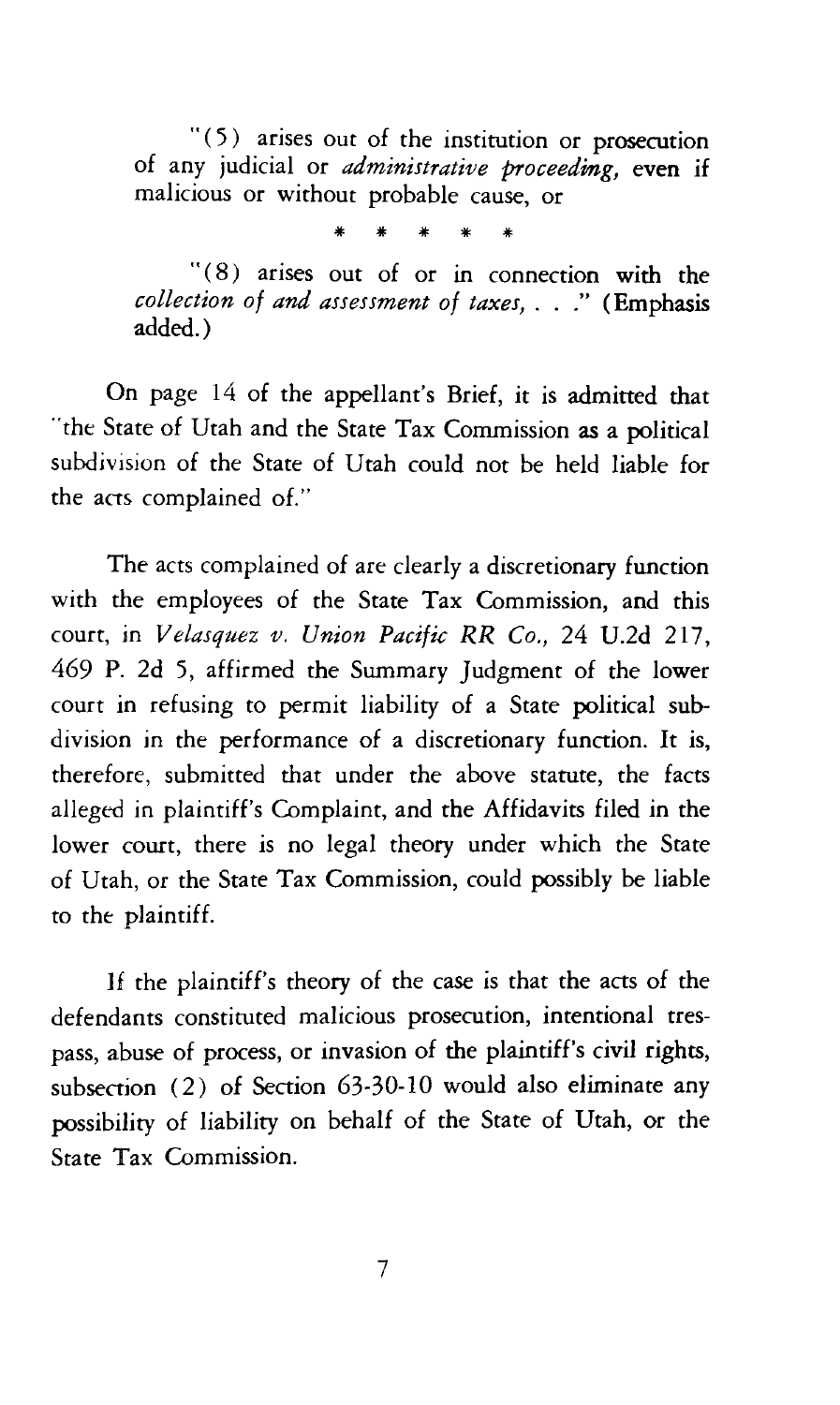This action also arose in part out of the suspension and revocation of plaintiff's special fuel permits, as is shown in paragraph 4 of the Affidavit of defendant, Norman Daniels ( R. 45). It was not until after the revocation of said licenses that defendant, Norman Daniels, issued the Impound Order on plaintiff's trucks because said trucks were being operated without the required special fuel permits. Therefore, any actions taken by a State employee as a result of the revocation of a license are immune from suit because of the provisions of subsection (3) of Section 63-30-10, *supra.* 

Paragraph 21 of plaintiff's Complaint (R. 4-5) alleges that the acts performed by the defendants were judicial functions, and if that allegation were true, then subsection ( 5) of Section 63-30-10, *supra*, would prevent suit by plaintiff even if the acts of defendants were "malicious or without probable cause."

Finally, the acts complained of were in connection with the collection of special fuel taxes, and subsection (8) of Section 63-30-10, *supra,* would make those acts immune from suit. This provision is especially important because of the hostilities which are so often encountered by public employees charged with the protection of public revenues.

Not only do the above provisions of Section 63-30-10, *Jupra*, absolutely prohibit suit against the State of Utah and the State Tax Commission, but there is no showing in the file, nor is there an allegation in plaintiff's Complaint that the procedural requirements of the Governmental Immunity Act have been complied with (Section 63-30-11 to 63-30-15).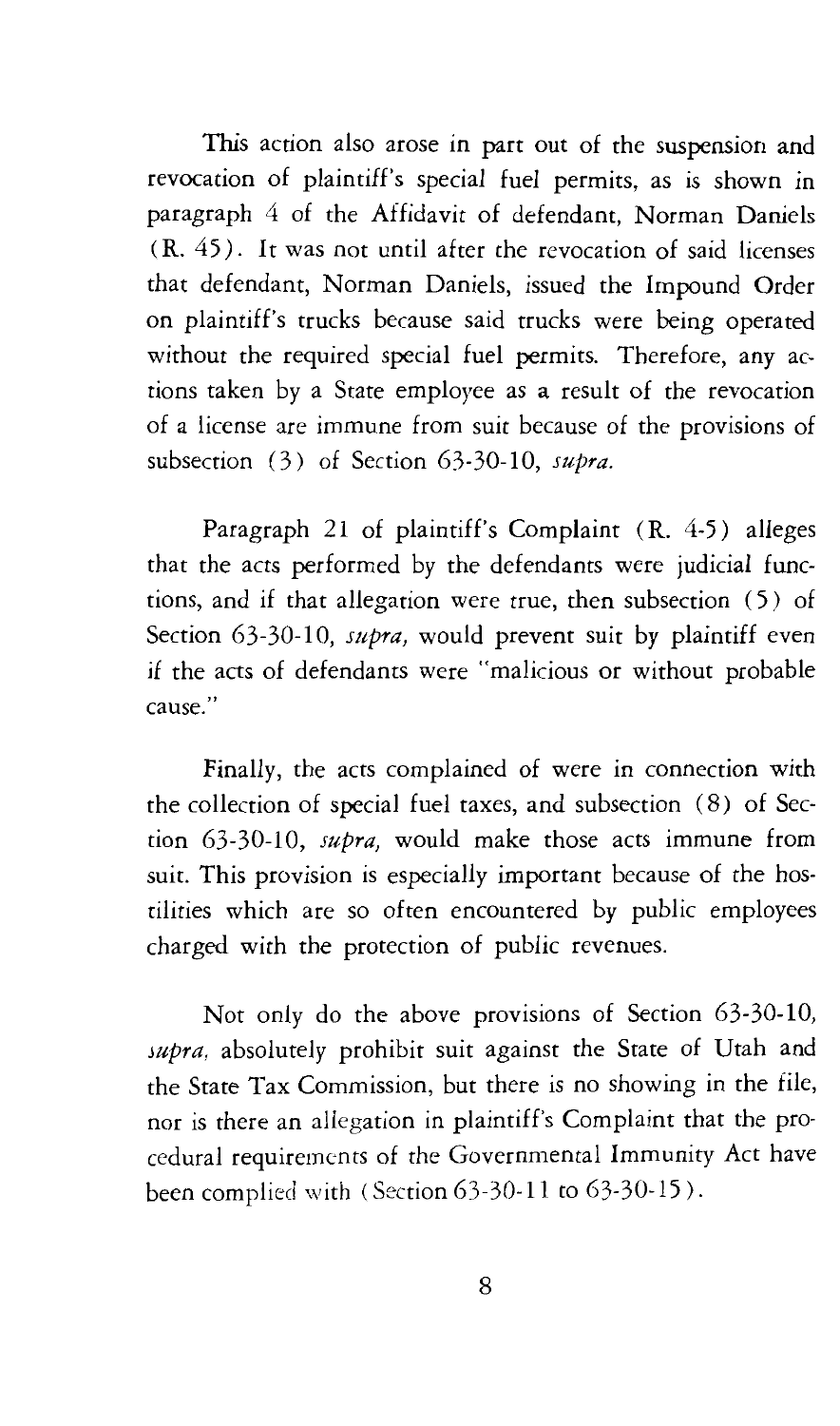Therefore, because of the provisions of the Governmental Immunity Act, it is respectfully submitted that there is no possible basis for a recovery against the State of Utah or the State Tax Commission, and Judge D. Frank Wilkins was correct in granting the Motion to Dismiss.

#### POINT II

## THE CHAIRMAN AND COMMISSIONERS OF THE UTAH STATE TAX COMMISSION COULD NOT BE PERSONALLY LIABLE TO THE PLAIN-TIFF FOR DAMAGES CAUSED BY AN EM-PLOYEE OF THE TAX COMMISSION.

Even without the protective shield of the Governmental Immunity Act, the only possible legal theory under which the Chairman and Commissioners of the Utah State Tax Commission could be found liable to the plaintiff would be if there were malice towards the plaintiff by the Chairman or Commissioners.

Under Rule 12 (b), Utah Rules of Civil Procedure, the Motion to Dismiss filed by the defendants could have been, and probably was, treated as a Motion for Summary Judgment and disposed of as provided in Rule 56, Utah Rules of Civil Procedure. For purposes of such a Motion, the only matters before Judge Wilkins were those which were set forth in the Affidavits filed with defendants' Motion to Dismiss, because under Rule 56 (e), Utah Rules of Civil Procedure, "When a motion for summary judgment is made and supported '. . . (by affidavits) an adverse party may not rest upon the mere allegations or denials of his pleading, but his response, by affidavits or as otherwise provided in this rule, must set forth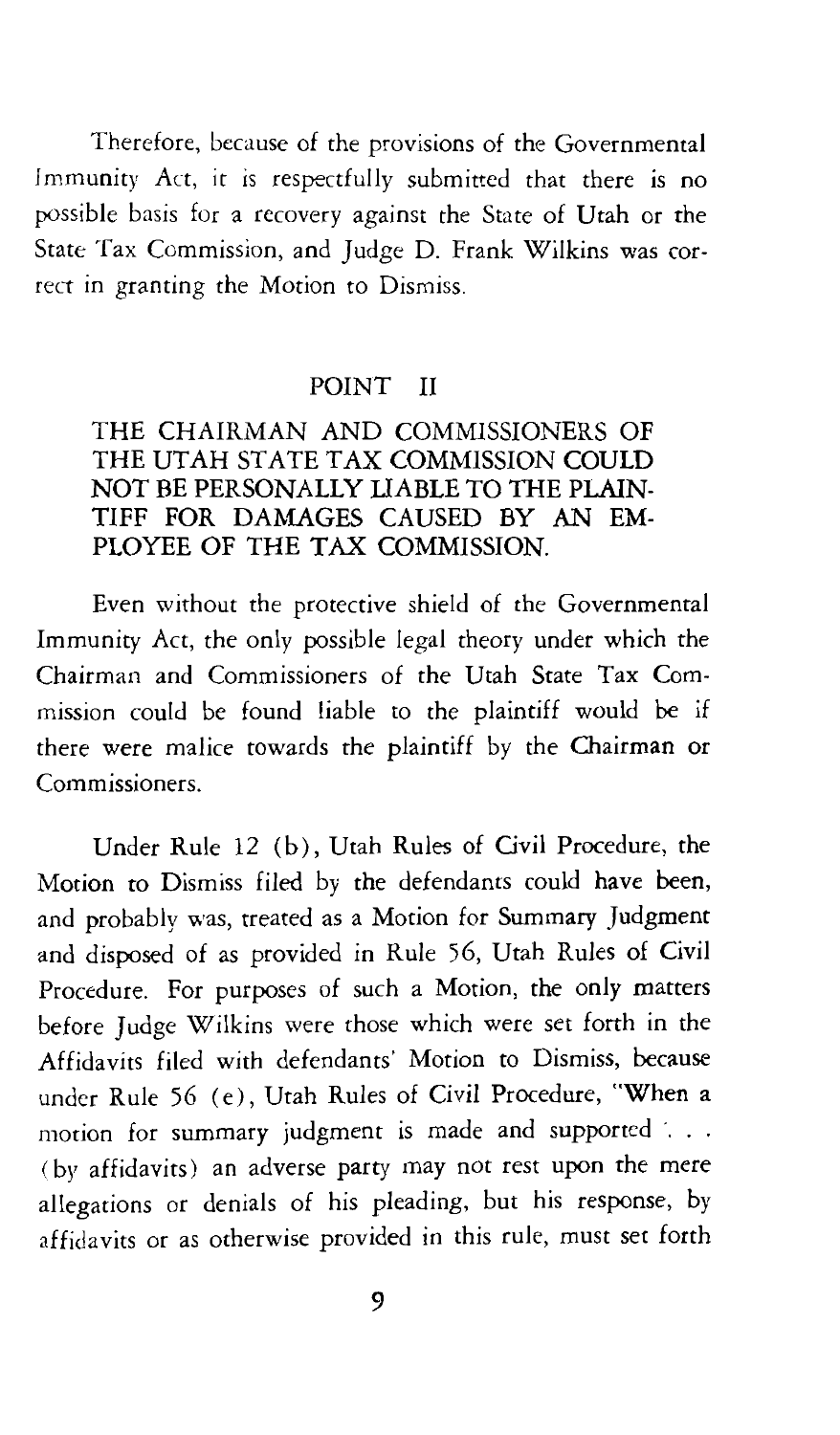specific facts showing that there is a genuine issue for trial." Rule 56 ( e), *supra,* then continues and emphatically requires, "If he does not so respond, summary judgment, if appropriate, shall be entered against him." Based on the facts set forth in the Affidavits filed by defendants, in the absence of any timely Affidavits from the plaintiff, Judge Wilkins had no alternative but to grant the Motion to Dismiss. There was then no genuine issue as to any material fact, and there were no facts before Judge Wilkins which could have entitled the plaintiff to relief.

Further, even if Judge Wilkins did consider the untimely Affidavit in Opposition to Defendants' Motion to Dismiss ( R. 62-65), there would not have been a genuine issue as to any material fact relating to the possible personal liability of the Chairman and Commissioners of the Tax Commission. The Affidavits of the Chairman and Commissioners ( R. 36-43) clearly establish that they did not have any personal knowledge of the transactions and occurrences between the plaintiff and defendant, Norman Daniels, and it would have been impossible for them to have been guilty of malice towards the plaintiff. The Affidavit of plaintiff's president ( R. 62-65) does not even allege any malice by the Chairman and Commissioners, nor does it even allege any contact with, nor actions by, the Chairman and Commissioners.

Based on the facts set forth in the Affidavits, the case of *Sheffield v. Turner,* 21 U.2d 314, 445 P.2d 367 (1968), would preclude any liability in this case. In the opinion written by Chief Justice Crockett, this court said:

> "Upon our consideration of the various aspects of the problem and an examination of the authorities which have dealt with it, it is our opinion that in a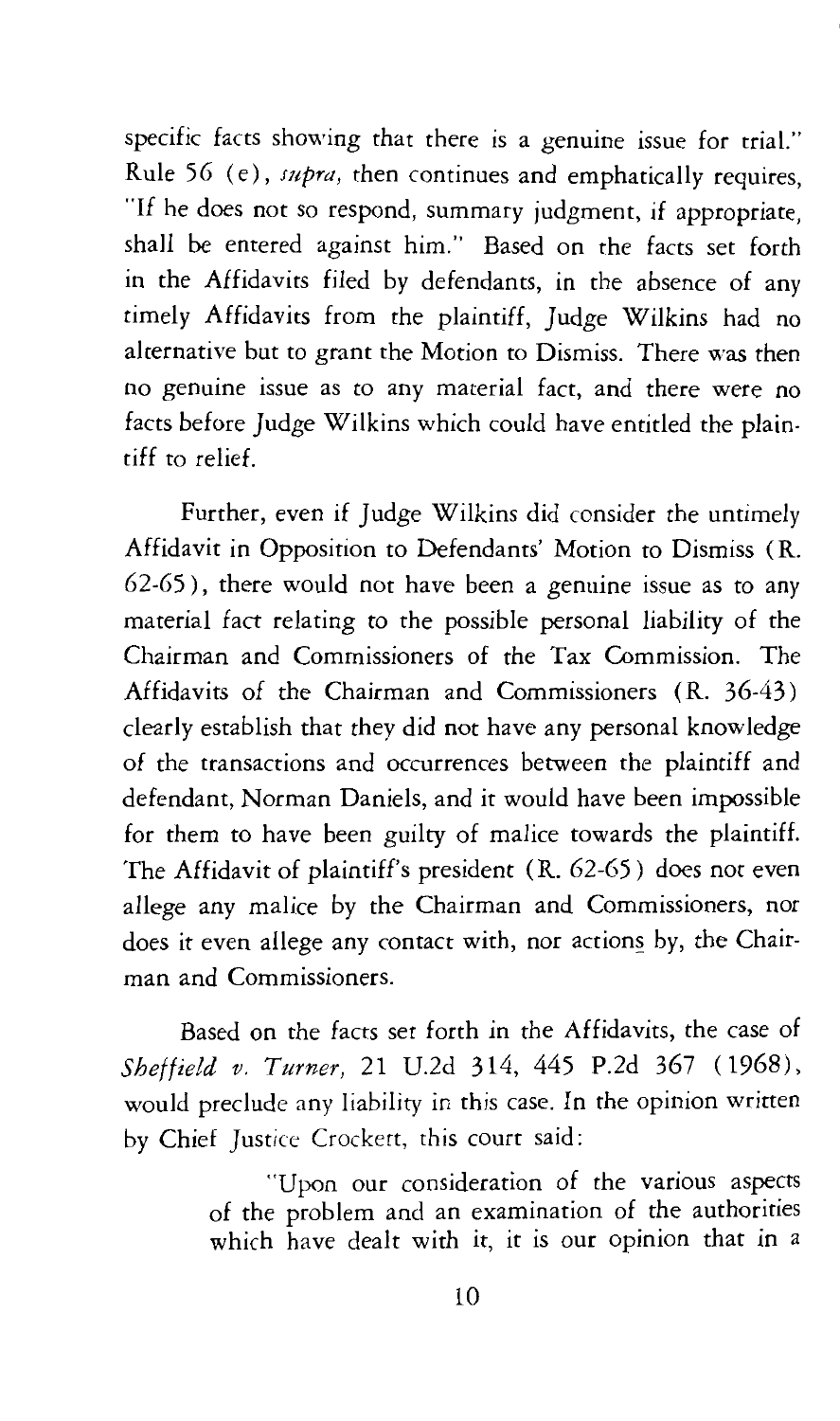situation such as this, where one inmate has injured another, *the warden and other prison officers are protected by the doctrine of sovereign immunity against claims of negligence so long as they are acting in good faith and within the scope of their duties,* and that *they could not be held liable unless they were guilty of some conduct which transcended the bounds of good faith performance of their duty by a wilful or malicious wrongful act* which they know or should know would result in injury." (Emphasis added.)

The Affidavits before Judge Wilkins did not show any possibility that any actions by the Chairman and Commissioners "transcended the bounds of good faith'', and it is therefore respectfully submitted that they could not have been personally liable to the plaintiff and the ruling of Judge Wilkins was correct.

#### POINT III

#### PUBLIC OFFICERS ARE NOT LIABLE IN A PRIVATE ACTION FOR GOOD FAITH ACTS PERFORMED WITHIN THE SCOPE OF THEIR AUTHORITY.

The courts are unanimous in their decisions that a public officer is not liable in a private action for acts performed in good faith within the scope of his authority. 67 C.J.S., Officers, Section 125 et seq., Utah law conforms to this general law as has been shown above by the citation from *Sheffield v. Turner, supra.* Also, see *Sehy v. Salt Lake City,* 41 Utah 535, 125 P. 691, 42 LR.A., N.S., 915.

In *Kelley v. Dunne,* 344 F.2d ( 1965), 129 at 131, (1st  $Cir. 1965$ ), the court said: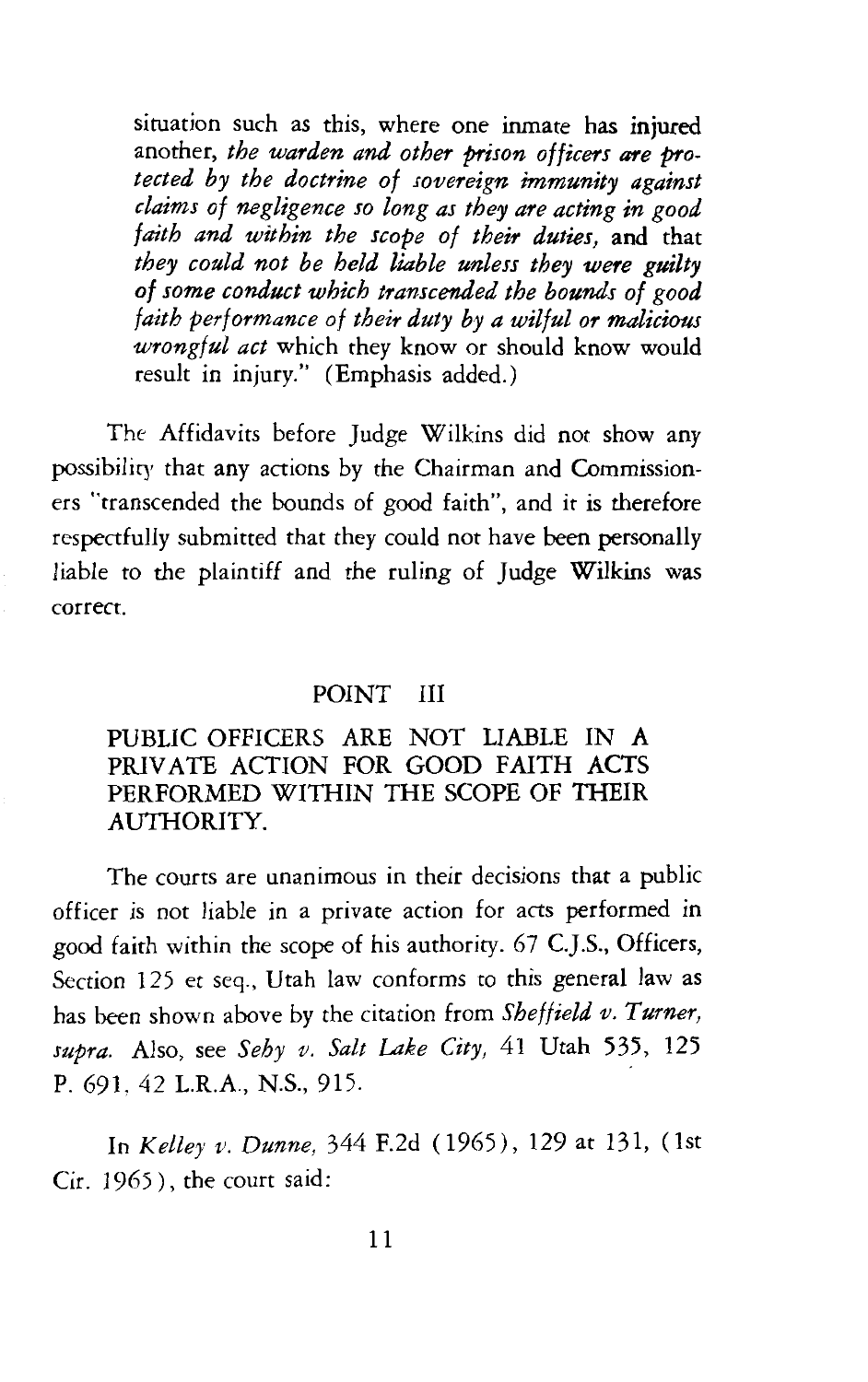"A long line of decisions has, both before and since, recognized that in many instances the protection of the public interest by shielding responsible government officers against the harassment and *inevitable hazards of vindictive or ill-founded damage suits based on acts done in the exercise of their official responsibilities* 'outweighs the protection of the individual citizen against damage caused by oppressive or malicious action on the part of public officers'." (Emphasis added.)

As Chief Judge Learned Hand said in *Gregoire v. Biddle, et al.,* 177 F.2d 579 (2nd Cir. 1949), Cert. Den. 339 U.S. 949, 70S Ct. 803, 94 L.Ed 1963, at page 581:

> "The justification [for denying recovery]  $\ldots$  is that it is impossible to know whether the claim is well founded until the case has been tried, and that to submit all officials, the innocent as well as the guilty, to the burden of a trial and to the inevitable danger of its outcome, would dampen the ardor of all but the most resolute, or the most irresponsible, in the unflinching discharge of their duties."

In *Kelley v. Dunne, supra,* at 132-133, the court set forth the following common denominators in disallowing private suits against public officers:

1. The conduct of the defendant-official was within the scope of agency powers.

2. The act complained of was prima facie in accordance with the officers' duties and customary behavior.

3. The free exercise of the public function outweighed private mterests.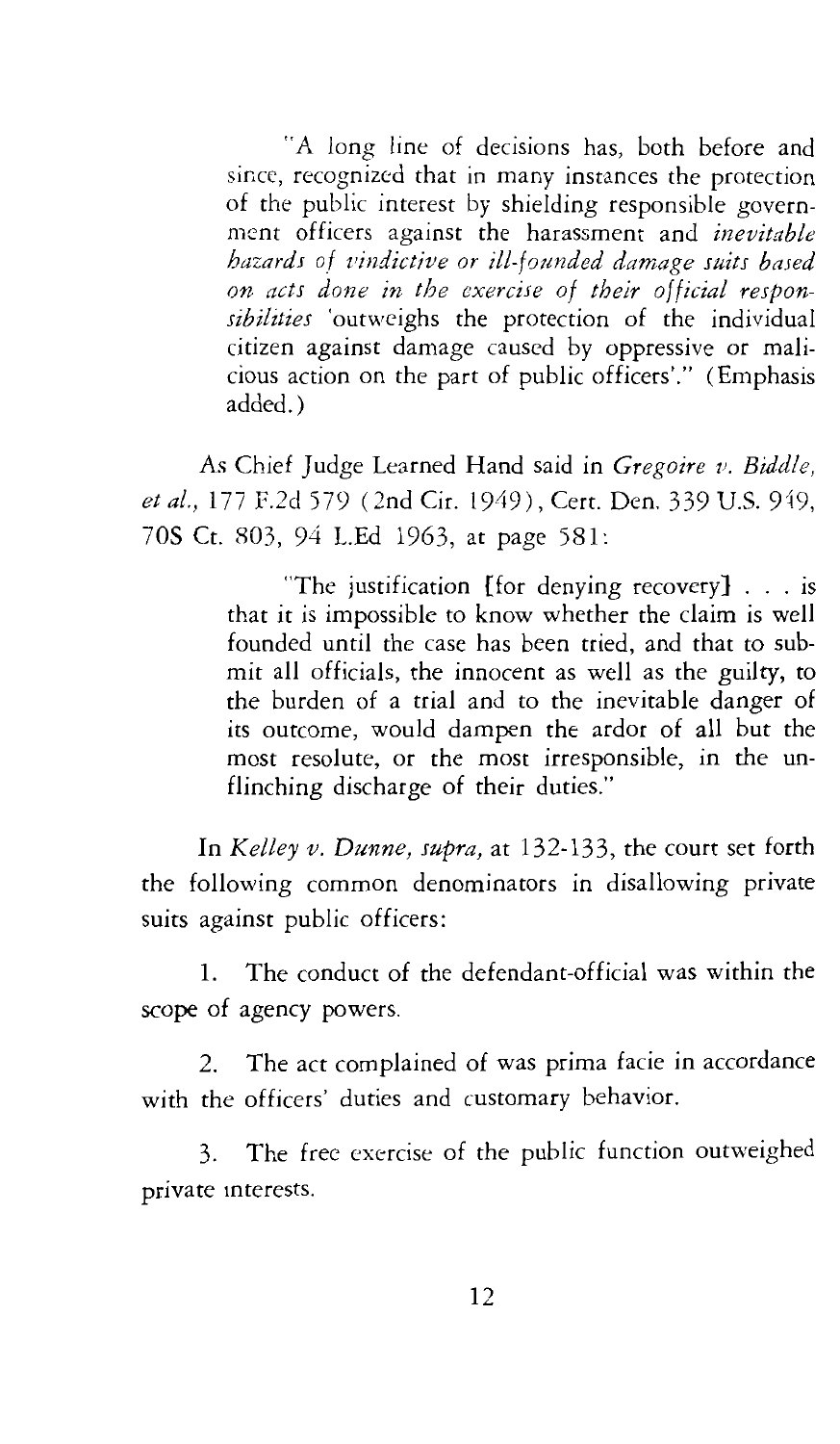This case clearly fits the standards set forth in that case for governmental immunity.

The conduct of the defendants was within the scope of the powers and duties of the Tax Commission, because they must administer the special fuel tax laws, including the issuance and revocation of licenses, setting the bonding requirements, and keeping vehicles off of the highways if they do not have the proper permits, either by failing to obtain permits or by having them revoked.

The actions of Norman Daniels were prima facie in accordance with his duties and customary behavior. He was the supervisor of the Division charged with the collection of special fuel taxes and any bonds required to be posted therefor. He had experienced many persistent problems in attempting to encourage plaintiff to comply with the special fuel tax laws of the State of Utah. He had made many endeavors to make some arrangement for plaintiff to comply with said laws, and after continually being ignored by plaintiff and after the continual failure of plaintiff to comply with the promises made, the defendant, Norman Daniels, had no alternative but to use more aggressive methods to collect the taxes and bond due to the State of Utah. Every action taken by the defendant, Norman Daniels, was in accordance with his duties of insuring compliance with the special fuel tax laws of the State of Utah, as is set forth in his Affidavit  $(R, 47)$ , as follows:

> "Affiant further states, under oath, that every act which he performed in connection with the above named case was done in good faith and without any malice or wrongful intent or any intent other than his desire to fulfill his administrative duty, to collect the tax and bond which were just and legal obligations due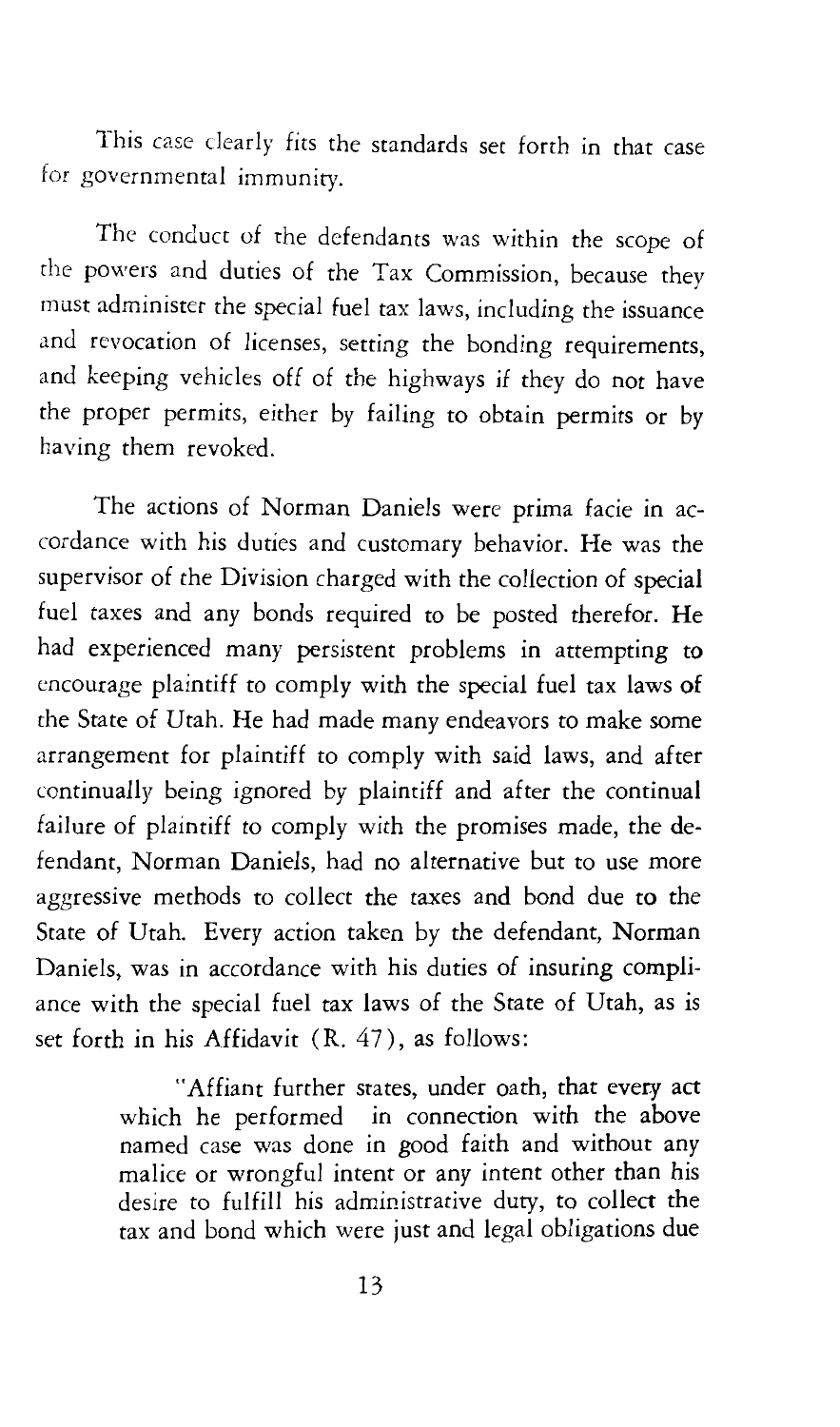to the State of Utah, and that each and every act performed was his best judgment as to the best and correct way to fulfill his administrative duty and to collect the tax and bond due to the State of Utah, and was his understanding that said procedure was the legal and correct method of fulfilling his duties."

In this case, the free exercise of the public function clearly outweighs the private interests. The defendants are charged with administering the tax laws of the State of Utah, a most necessary but sometimes unpleasant assignment, and the protection of public moneys must always be their paramount consideration. Filing tax returns and paying taxes is not highly anticipated under the best of circumstances, and it can seem excessively oppressive to any taxpayer who is unfamiliar with the tax laws, does not have the money with which to pay taxes due, or is just rebellious and refuses to pay; but for whatever reason a taxpayer has not complied with the tax laws, more aggressive methods must be used to insure compliance with those laws, and when those more aggressive methods are used, the taxpayer will frequently feel that the whole world is against him; that the Tax Commission is not sympathetic with his problems, or that it is a personal act of malice by a particular individual. Nevertheless, such feelings have been created by a public servant attempting to perform his duty as he understood it. To impose personal liability on a public servant in such circumstances would clearly be a deterrent to his future duties of protecting the public moneys, and it was specifically for that reason that Section 63-30-10, *supra.* was enacted to protect the State. For these reasons, the free exercise of the public function clearly outweighs the private interests.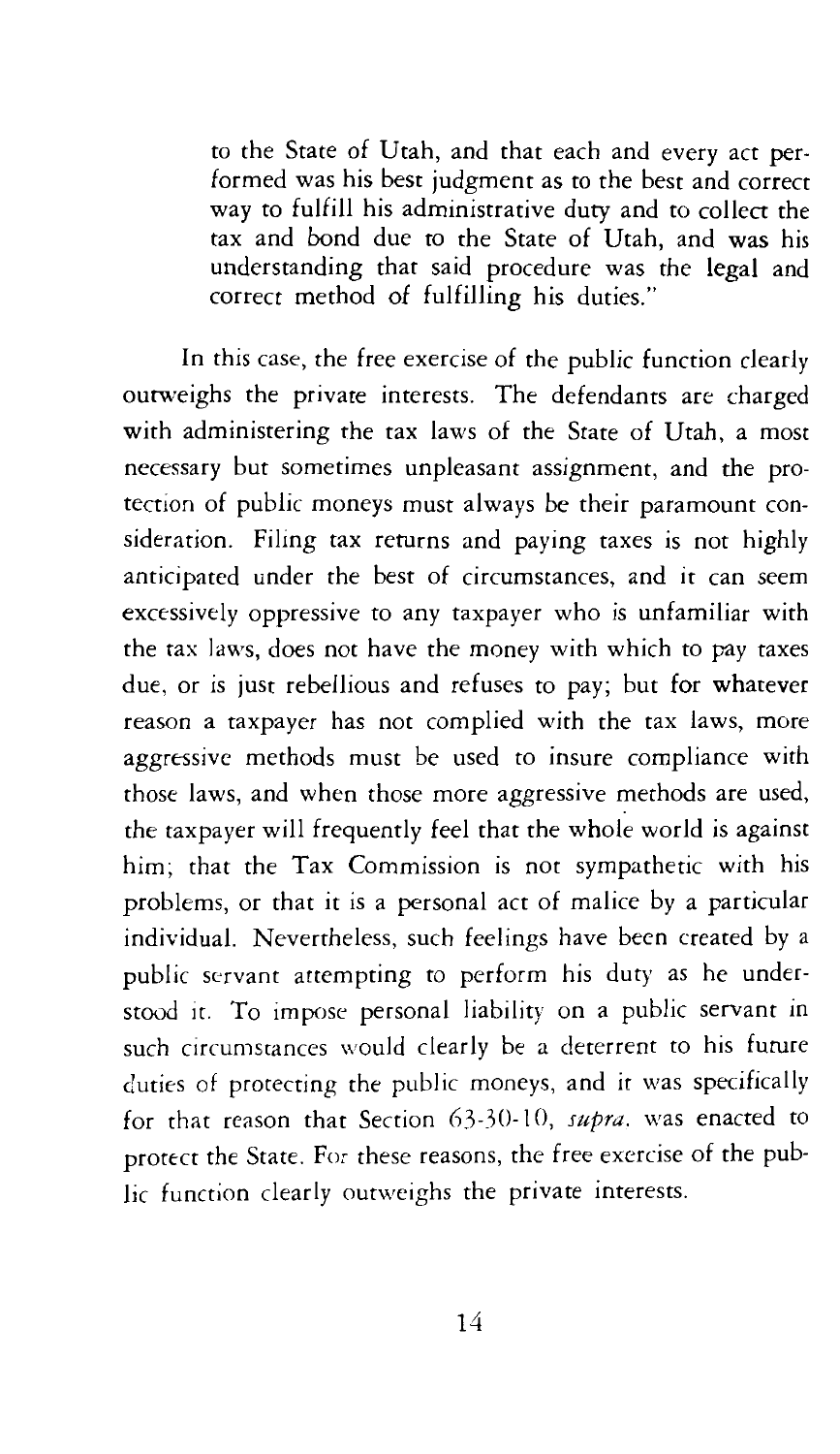The Montana Supreme Court has followed this line of reasoning and has held that immunity from personal liability is not extended to the official for his own sake, but because the public interest requires full independence of action and decision on his part, uninfluenced by any fear or apprehension of consequences personal to himself. *Meinecke v. McFarland,*  206 P.2d 1012 at 1014 (1949).

One of the best statements of the rule of law which speaks against the plaintiff in the instant case is in *Lipman v Brisbane Elementary School Dist., S.C. of California,* 359 P.2d 465, at 467 (1961):

> "Because of important policy considerations, the rule has become established that government officials are not personally liable for their discretionary acts within the scope of their authority *even though it is alleged that their conduct was malicious.* (Citations omitted.) The subjection of officials, the innocent as well as the guilty, to the burden of a trial and to the danger of its outcome would impair their zeal in the performance of their functions, and it is better to leave the injury unredressed than to subject honest officials to the constant dread of retaliation." (Emphasis added.)

The Utah Supreme Court recently considered this problem when construction of a junior high school resulted in destruction of an irrigation ditch and landowners in Utah's Granite School District instituted suit against the school district and the individual board members. The defendants' Motion to Dismiss was granted by the Third District Court, and the Supreme Court affirmed:

> "In common with other public officials, they [school board members} *have authority to do whatever is reasonably necessary* in carrying out the duties imposed upon them. It would *be* quite impractical and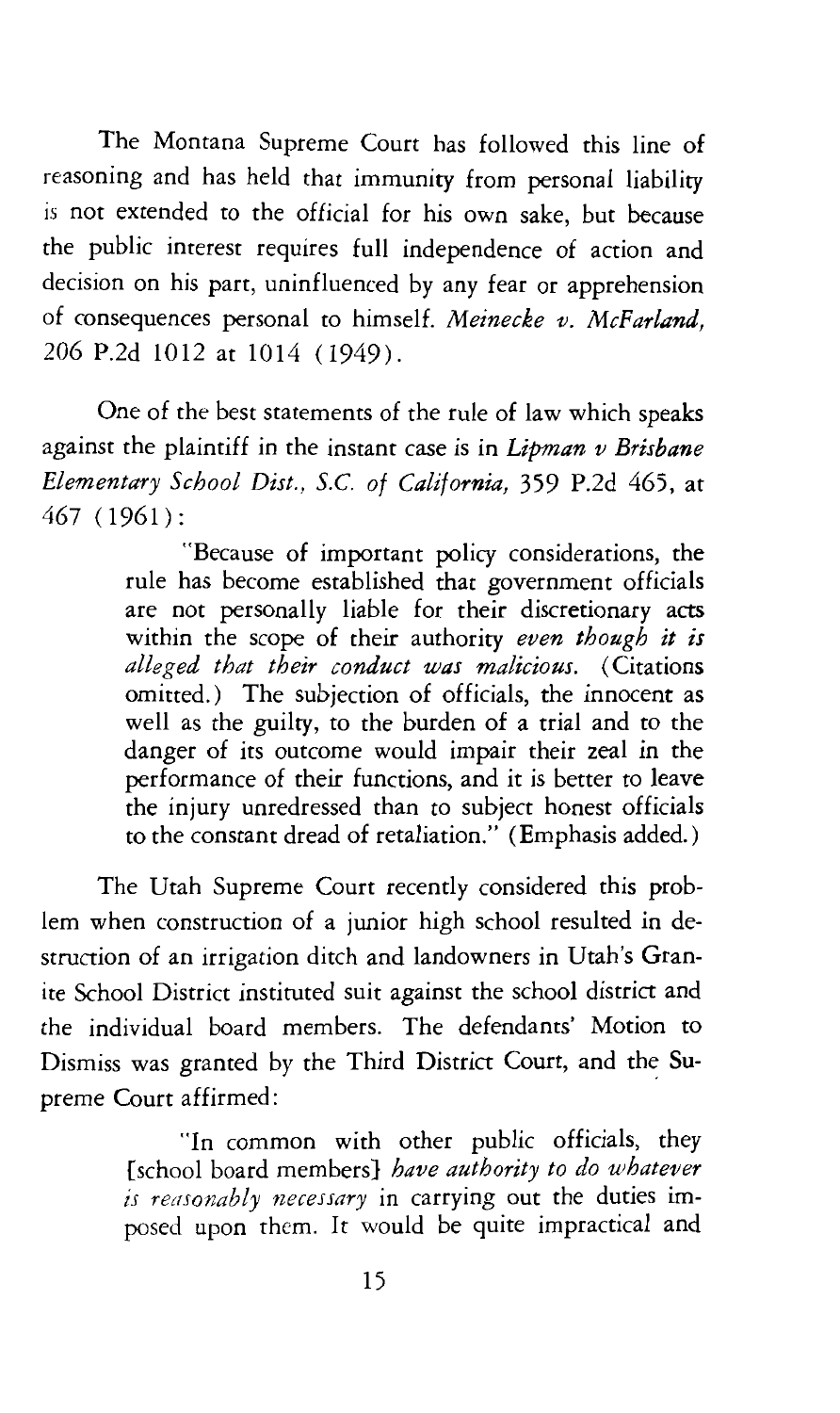unfair to require them to act at their own risk. This would not only be disruptive of the proper functioning of public institutions, but undoubtedly would dissuade competent and responsible persons from accepting responsibilities of public office. Accordingly, it is the settled policy of the law that *when a public official acts in good faith, believing what he does to be within*  the scope of his authority and in the line of his duty, *he is not liable for damages even if he makes a mistake in the exercise of his judgment."* (Emphasis added.)

*Anderson v. Granite School District,* 17 Utah 2d 405, 413 P.2d 597 (1969) at 599. Citing: *Roe v. Lundstrom*, 89 Utah 520, 57 P.2d 1128 ( 1936).

The case at hand appears to be one of the specific type for which the rule is intended, i.e., to permit any possibility of personal liability would be disruptive to the proper functioning of the State Tax Commission and would definitely dissuade competent and responsible persons from accepting the responsibilities of public office and would further dissuade such public officers from using their best efforts in the performance of their duties. It is, therefore, respectfully submitted that Judge D. Frank Wilkins was correct in granting the Motion to Dismiss.

### POINT IV

## THE PLAINTIFF CANNOT AVOID THE IM-PACT OF GOVERNMENTAL IMMUNITY BY SUING A PUBLIC OFFICER IN A PRIVATE SUIT.

The doctrine named above in Point *Ill,* that a public officer is not liable for his good faith acts performed within the scope of his authority, is a form of the common-law doc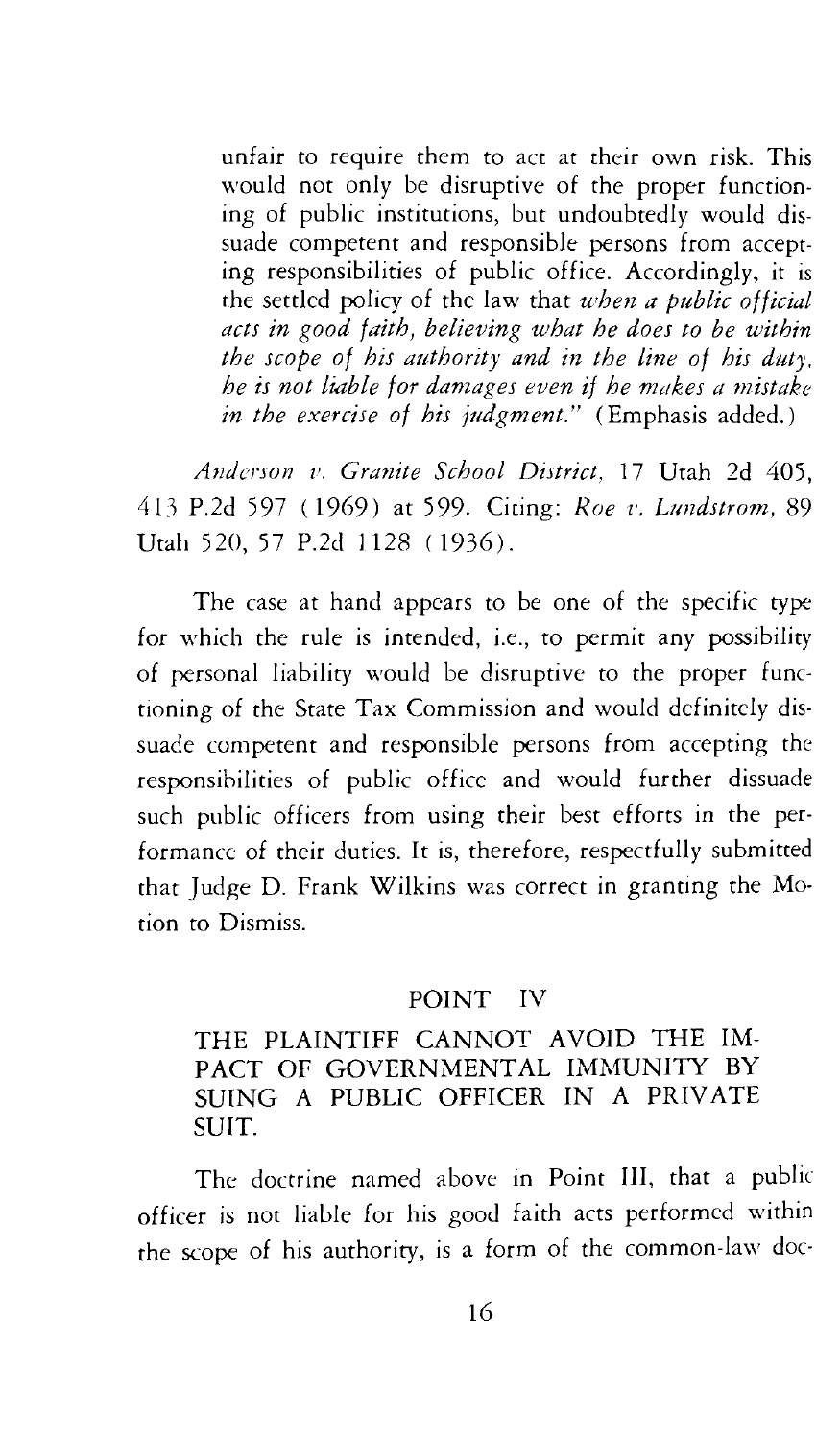trine of sovereign immunity. That doctrine, of course, prevents any private suit against the State or Federal governments without the consent of the government to be sued. However, many attempts have been made to circumvent this rule by bringing the action against the individual, employee, or public official to indirectly achieve what could not be achieved directly. Because of this, the courts subsequently adopted the doctrine that the impact of governmental immunity could not be avoided by bringing the suit against the employee or public official in his individual capacity. This principal and the reasons therefore are well explained in 160 A.LR. 332 at 333, wherein it says:

> "However, while a suit against state or Federal officials is not necessarily a suit against the state, within the rule of immunity of the state from suit without its consent, that rule cannot be evaded by bringing an action nominally against an officer or a board, commission, or department in his or its official capacity when the real claim is against the sovereign itself, who is the party vitally interested. . . . While formerly, in determining whether a state was a party to controversy, the court would look only to the record to see who were the parties, that is, the court would not consider the state a party unless nominally so, this view has long since been discarded. The rule is now well settled that a suit against an officer as representing the sovereign in action and liability, where the state, although not a party to the record, is the real party against which relief is sought, and where a judgment for the plaintiff, although nominally against the officer as an individual, could operate to control the action of the state or subject it to liability, is to be deemed a suit against the state, and is not maintainable unless the state has consented to be sued."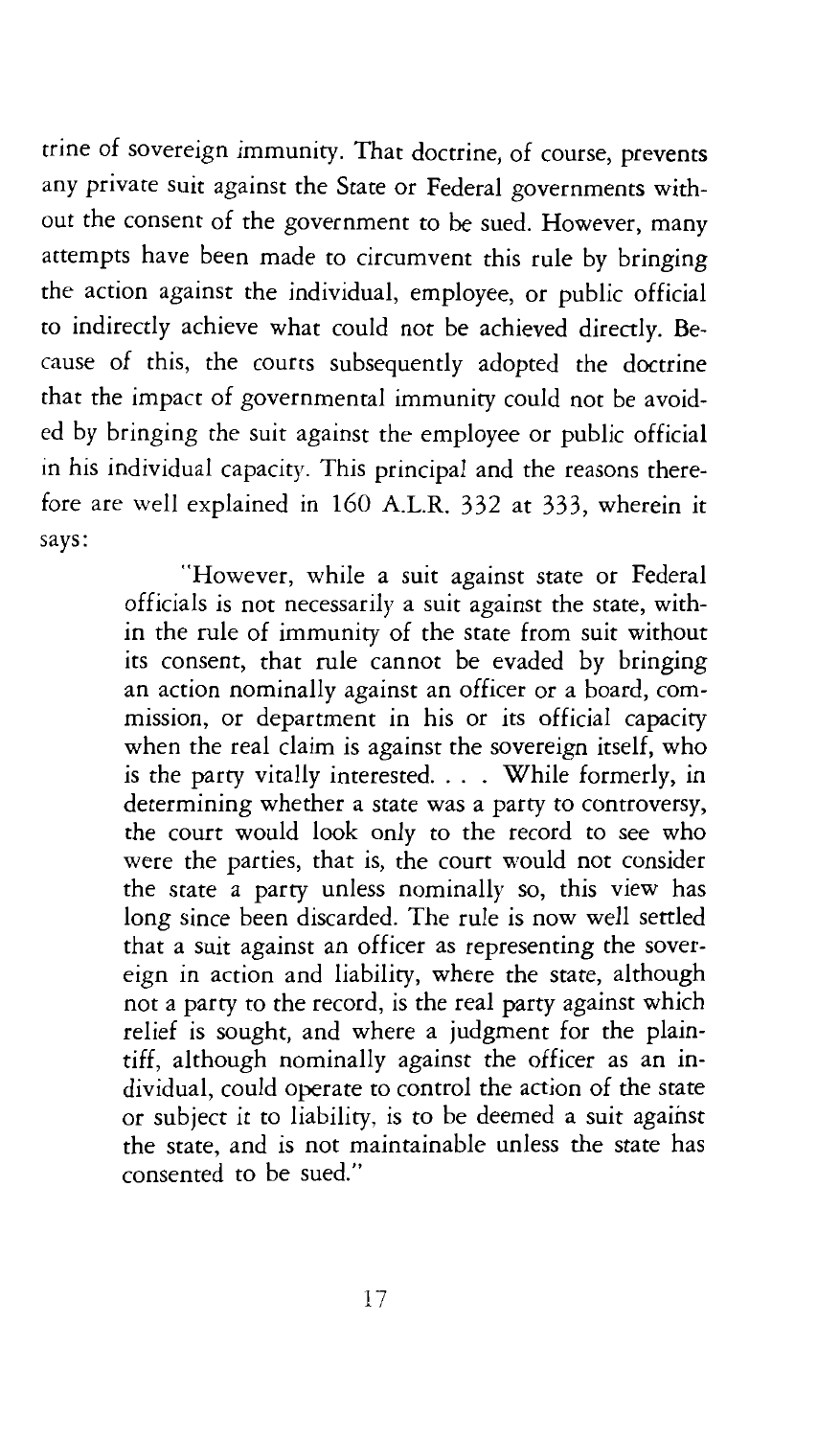The Utah Supreme Court has recently discussed this principle in *Sheffield v. Turner*, 21 U.2d 314, 445 P.2d 367 ( 1968), which was a private action against the warden of the Utah State Prison by an inmate who had been stabbed by a fellow prisoner. The complaint alleged that the warden had permitted his employees to supervise the inmates in a negligent manner, which enabled the fellow prisoner to enter the plaintiff's quarters and stab him. Justice Crockett wrote the opinion of the Utah Supreme Court and stated:

> "The anciently established and almost universally recognized general rule which this court has consistently announced and adhered to is that the government, its agencies and *officials performing governmental functions are protected by sovereign immunity."* (Emphasis added.)

The authorities cited by the Court for that statement were:

*''Sehy v. Salt Lake City,* 41 Utah 535, 125 P. 691, 42 L.R.A., N.S., 915; *Bingham v. Board of Education of Ogden City,* 118 Utah 582, 223 P.2d 423; *Niblock v. Salt Lake City,* 100 Utah 573, 111 P.2d 800; *Spring· tille Banking Co.. v. Burton, 10 Utah 2d 100, 349* P.2d 157."

The Court did delve into the question of whether the Utah Governmental Immunity Act (Sec. 63-30-1, et seq., Utah Code Ann., 1953), had any influence on the above-stated principles and cases, but the Court finally concluded, at page 369:

> "Upon our consideration of the various aspects of the problem and an examination of the authorities which have dealt with it, it is our opinion that in a situation such as this, . . . *the warden and other prison officers are protected by the doctrine of sovereign immunity af{ainst claims of negligence so long as they are*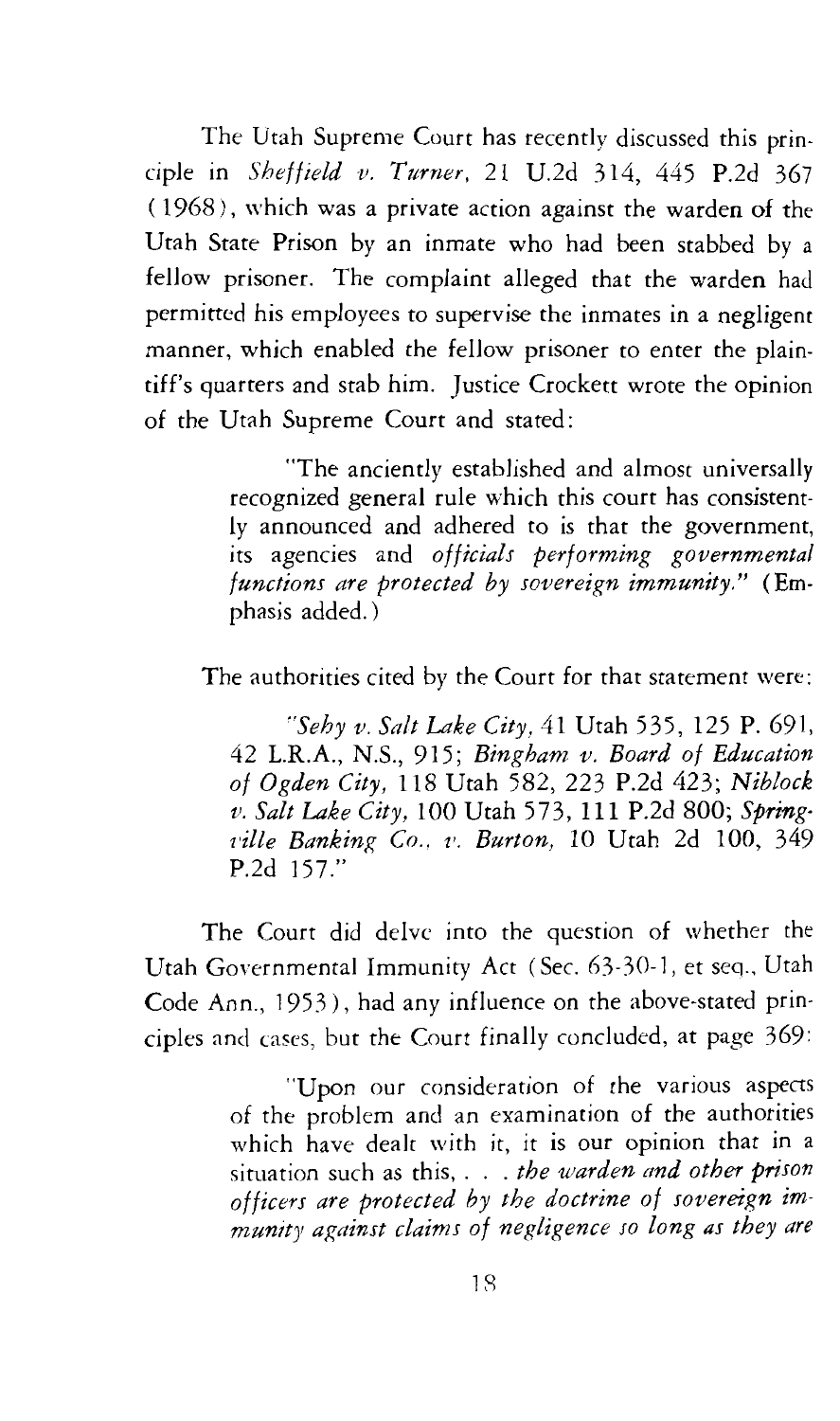*acting in good faith and within the scope of their duties,*  and that *they could not be held liable unless they were guilty of some conduct which transcended the bounds of good faith performance of their duty by a wilful or malicious wrongful act which they knew or should know would result in injury."* 

The Court indicated that the reason for its holding was "the imperative need for those in a supervisory capacity to have reasonable freedom to discharge (their) burdensome responsibilities . . . . If such officials are too vulnerable to lawsuits for anything, . . . capable persons would be discouraged from taking such public positions." *Id.* at 369.

The above reasons are also clearly present in the case at hand, and it is respectfully submitted that the Court should hold similarly to *Sheffield v. Turner, supra.* 

#### POINT V

### THE PLAINTIFF CORPORATION MAY NOT BRING THIS ACTION BECAUSE OF THE SUS-PENSION OF ITS CORPORATE POWERS.

At the time plaintiff filed its Complaint, its corporate powers had been suspended by the Utah Secretary of State under the provisions of Section 59-13-61, Utah Code Annotated, 1953, which reads, in part, as follows:

> "If a tax computed and levied hereunder is not paid . . . the corporate powers, rights and privileges of the delinquent taxpayer, if it is a domestic corporation, shall be suspended, and if a foreign corporation, it shall thereupon forfeit its rights to do intrastate business in this state.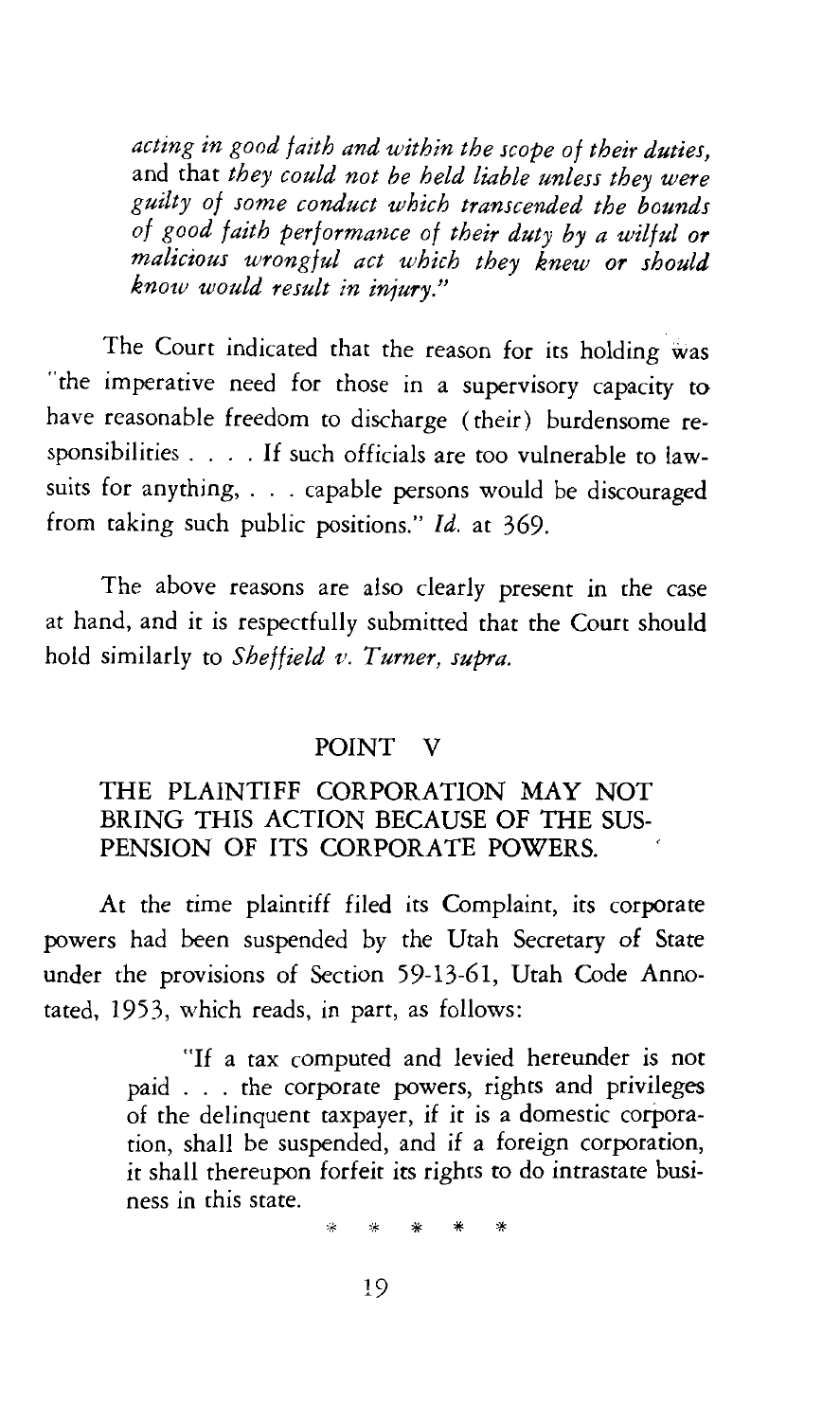"The suspension or forfeiture herein provided for shall become effective from the time such record is made, and the certificate of the secretary of state shall be prima-facie evidence of such suspension or forfeiture."

Immediately following that provision, Section 59-13-62, Utah Code Annotated, 1953, provides, in part:

> "Any person who attempts or purports to exercise any of the rights, privileges or powers of any such domestic corporation, or who transacts or attempts to transact any intrastate business in this state in behalf of any such foreign corporation, is guilty of a misdemeanor and shall be punished by a fine of not less than \$250 and not exceeding \$1,000, or by imprisonment in the county jail not less than fifty days or more than five hundred days, or by both such fine and imprisonment. . . . . Every contract made in violation of this section is unenforceable by such corporation or person."

Section 59-13-63, Utah Code Annotated, 1953, provides for the issuance of a Certificate of Revivor and reinstatement of the corporation rights, privileges and powers after they have been suspended. The defendants do not dispute that such a Certificate of Revivor had been issued at the time of the hearing on defendants' Motion to Dismiss, nor does the plaintiff dispute that the corporation's rights, privileges and powers had been suspended at the time of the filing of the Complaint in this action as well as at the time when plaintiff was still carrying on business when defendant, Norman Daniels, issued the Impound Order on plaintiff's vehicles. It is respectfully submitted that the relevant times in this case are the time when the Complaint was filed and the time when the actions complained of occurred, and that the time of hearing the Motion to Dismiss is immaterial for purposes of this argument.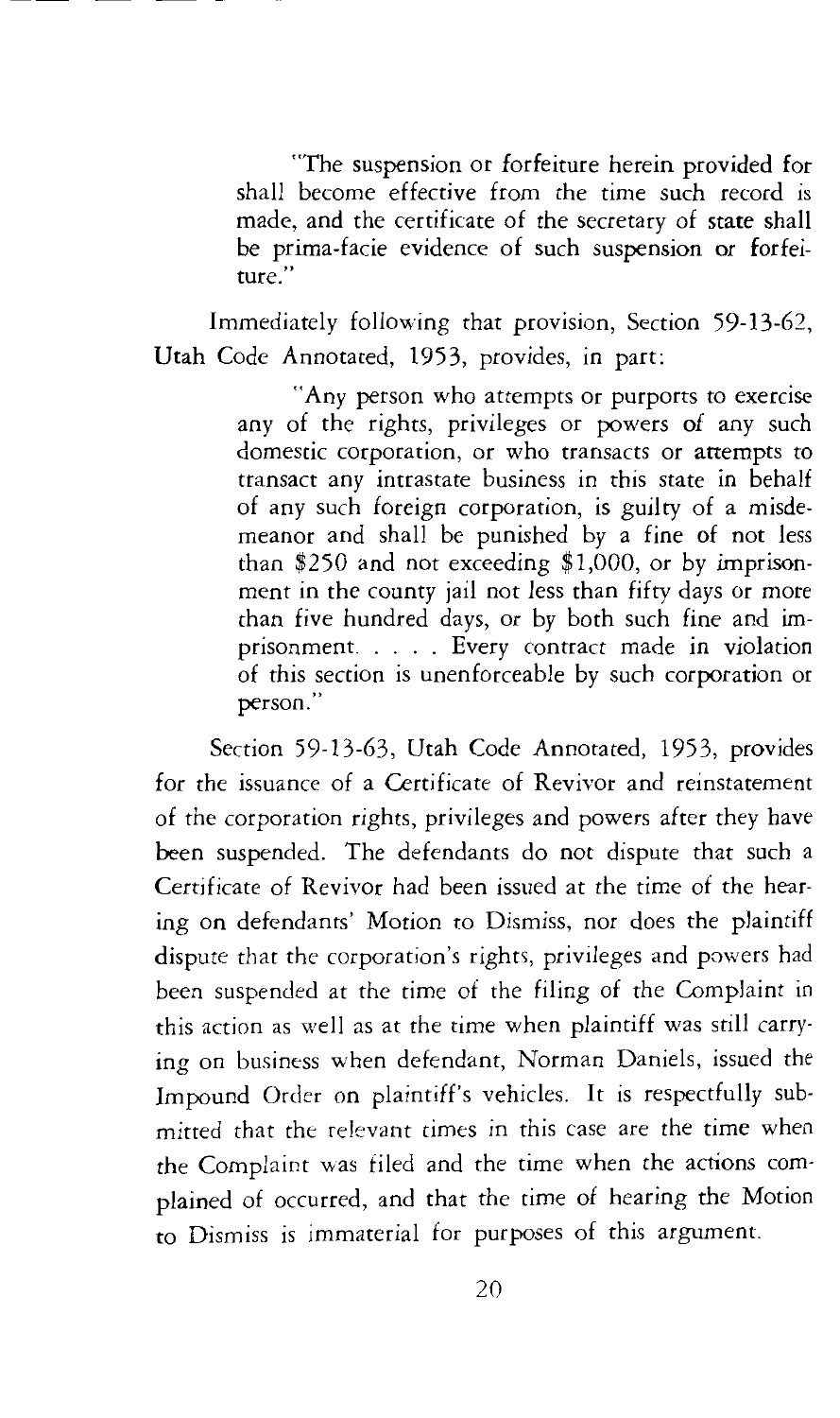The plaintiffs Brief cites the cases of *M* & S *Construction and Engineering Co. v. Clearfield State Bank,* 24 U.2d 139, 467 P.2d 410, and *Mackay and Knobel Enterprises, Inc. v. Teton Van Gas, Inc.,* 23 U.2d 200, 460 P.2d 828, for the proposition that a suspended corporation still has full authority to bring any action in the courts of this State. However, it is respectfully submitted that this Honorable Court did not intend those cases to receive such a broad interpretation.

In the case of *Mackay and Knobel Enterprises, Inc. v. Teton Van Gas, Inc., supra,* the plaintiff corporation was in good standing at the time of filing its Complaint but was thereafter suspended for failure to pay its corporate franchise taxes. The district court then dismissed the action on the ground that the plaintiff corporation lacked the legal capacity to *maintain*  the suit, and this court reversed that decision. It should also be pointed out that the acts of which the plaintiff complained had apparently occurred prior to the suspension of the plaintiff's rights, powers and privileges. Therefore, the claim of the plaintiff against the defendants would have been a valid claim at the time of said suspension and attempting to reach a settlement of that claim was merely a portion of "winding up" the affairs of the corporation.

In the case of *M* & S *Construction and Engineering Co. v. Clearfield State Bank, supra,* the district court had again dismissed an action in which the cause of action had arisen and a Complaint had been filed before the suspension of the plaintiff corporation's powers, rights and privilege, and it is suggested that this was another case where the action was a necessary ingredient for "winding up" the affairs of the corporation.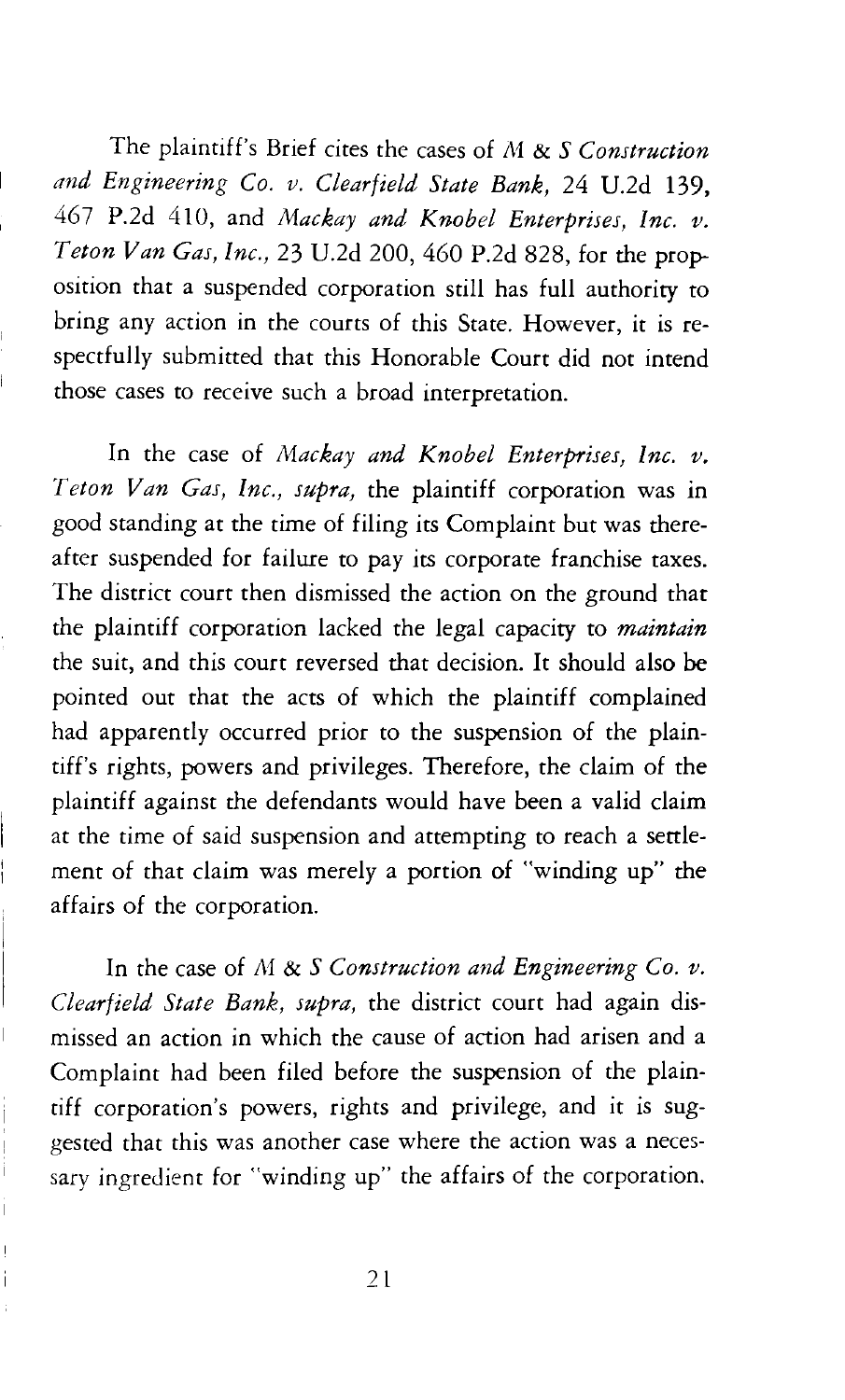In the case at hand, the acts complained of, and the filing of the Complaint all occurred *after* the suspension of all corporate rights, powers and privileges. At those times, the plaintiff's rights, powers and privileges had all been suspended and it had no right whatever to be operating a business within the State of Utah. There simply was no legal corporate entity in existence to which the defendants could have caused any damage or injury. If there were no corporation in existence, how can the plaintiff claim that this "ghost" corporation was injured?

It is not contended here that either the *Aiackay* case or the ,If & *S Construction* case, *supra,* reached the wrong conclusion. A careful reading of those cases clearly discloses that they were both in the process of "winding up" the affairs of the corporation in bringing those actions in court. In both of those cases the causes of action had arisen prior to the suspension of the corporate rights, powers and privileges, and also both of the Complaints were filed prior to such suspensions.

What is being suggested here is that after the corporate rights, powers and privileges have been suspended, a corporation may not then bring an action in the courts of this State for a cause of action which arose because of the active continuing conduct of the corporation's business after the suspension of all corporate rights, especially when the conduct of business constitutes a criminal offense. To rule otherwise would be to grant a suspended corporation all of the protective corporate rights, powers and privileges without any of the attendant responsibilities which attach to individuals who elect to do business under the protective shell of a corporate entity.

The interpretation of the law suggested here is in conformity with current statutory and case law.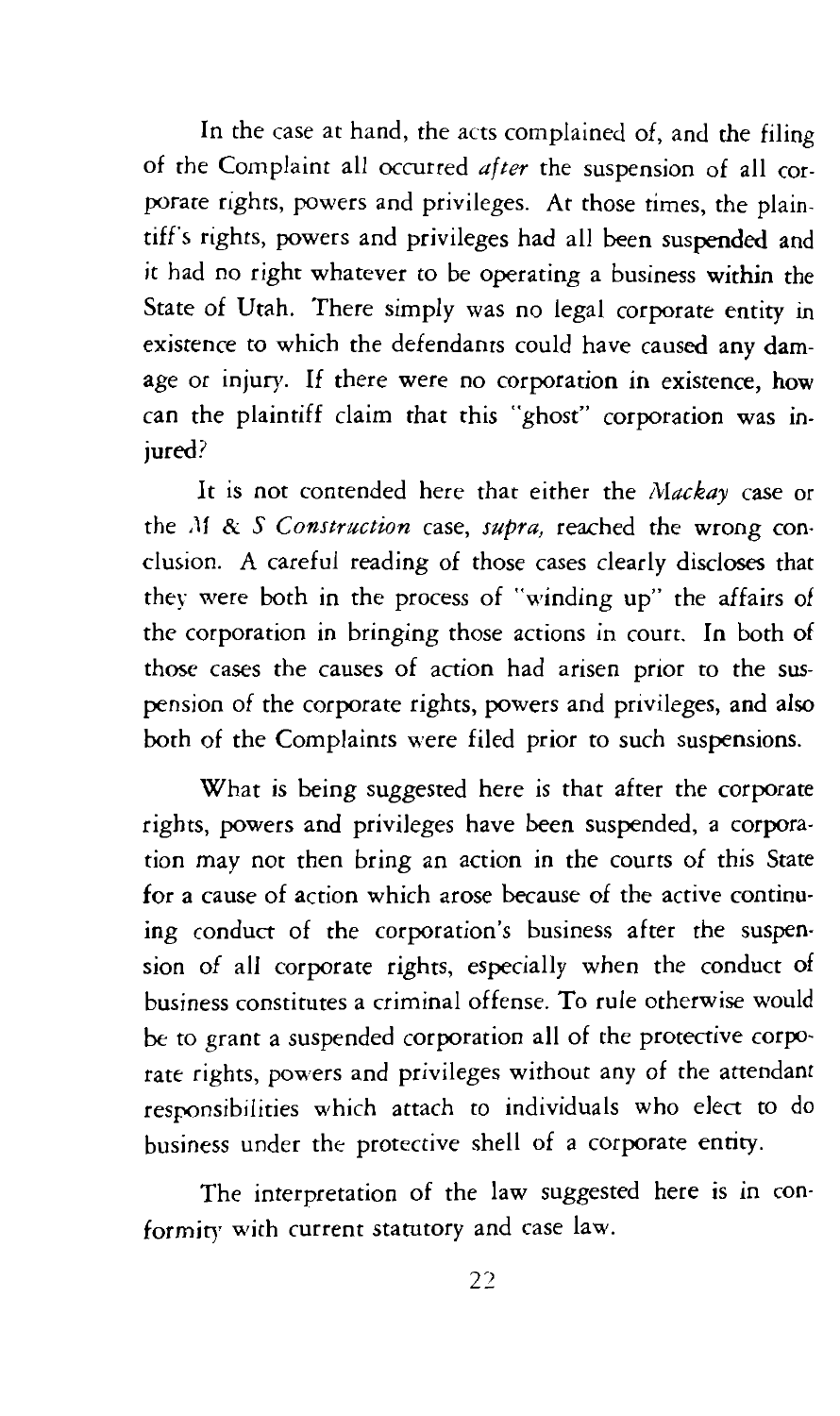Section 16-10-101, Utah Code Annotated, reads:

"Notwithstanding the dissolution of a corporation . . . the corporate existence of such corporation shall nevertheless continue *for the purpose of winding up its affairs* in respect to any property and assets which have not been distributed or otherwise disposed of prior to such dissolution, and *to effect such purpose* such corporation may sell or otherwise dispose of such property and assets, sue and be sued, contract, and exercise all other incidental and necessary powers." (Emphasis added.)

That statute does not give dissolved corporations the right to continue business for all purposes, but only for the purpose of winding up its affairs.

In the case of *Prudential Federal Savings and Loan Ass'n. v. Hartford Accident* & *Indemnity Co.,* 7 U.2d 366, 325 P.2d 899, at p. 375 this Court held:

> "The logical conclusion . . . is that 59-13-61 would not prevent Felt from bringing suit to enforce the rights growing out of business transacted while it was franchised here, even though its franchise had been revoked, . . ."

Also, in the case of *Houston v. Utah Lake Land, Water and Power Co.,* 55 Utah 393, 187 P.174, at p. 399; 47 A.L.R. 1282, this Court emphasized the importance of the distinctions between actions to wind up the affairs of a corporation, and actions to further the regular business of a corporation when it said:

> "Whatever may have been Mr. Whitney's purpose, his acts were designed and calculated not to wind up the affairs of the company, but to enlarge and extend its field of operation. To contend that these transactions had any tendency to close or wind up the busi-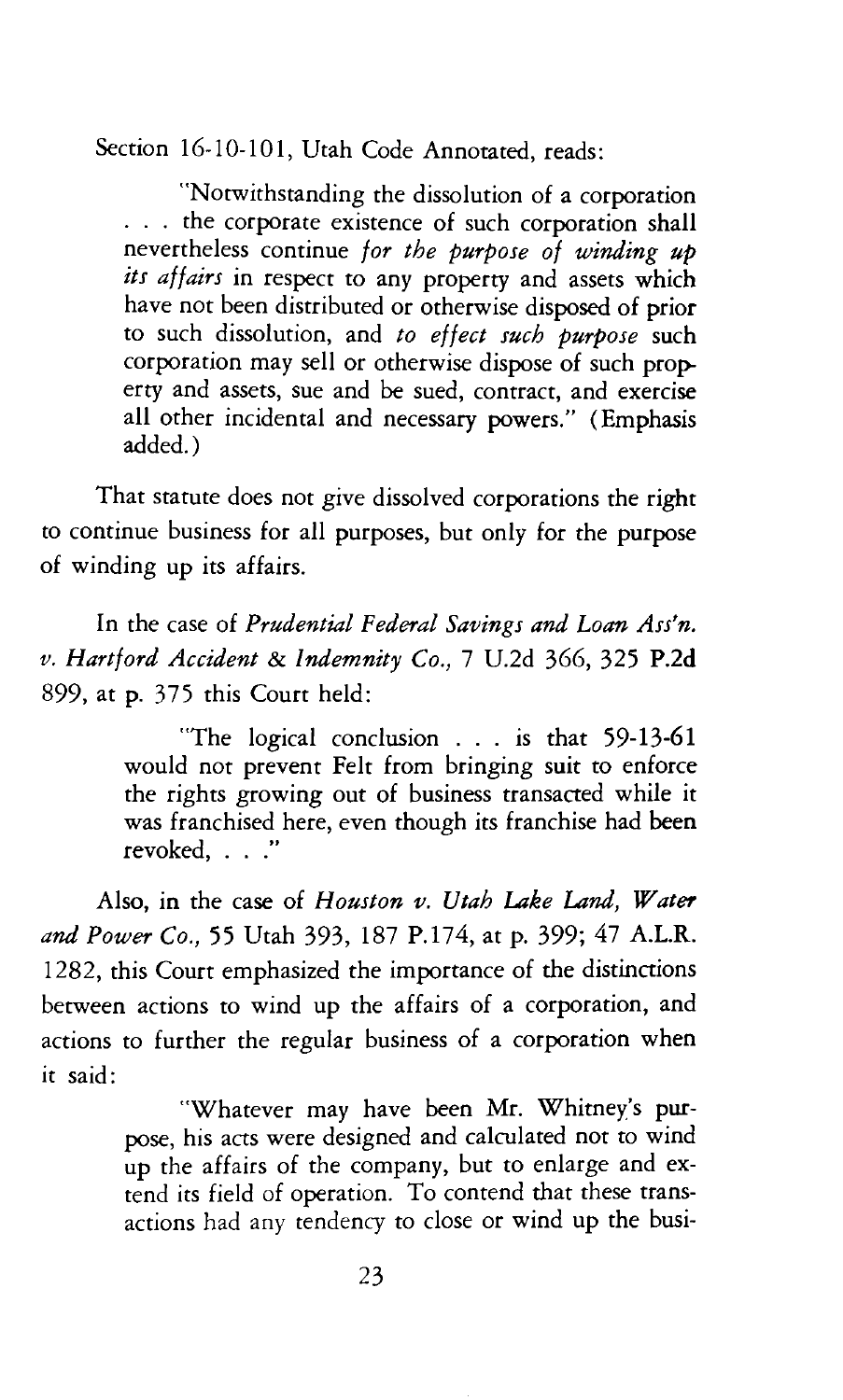ness affairs of the Utah corporation is a mere juggle with words. It is utterly fallacious to say that a corporation by its corporate death is given everlasting corporate life; that a defunct corporation is endowed by law with enlarged and limitless powers, and that it may enter into realms of speculation from which it was excluded while it had full corporate existence..... If the theory plausibly presented by appellants is tenable, a private corporation in this state desiring to enlarge and extend its powers may have its charter forfeited by failing to pay its annual state corporation license tax and then become a law unto itself, engage in any kind of business that may suit the fancy of its officers, and become a buccaneer on the high seas of finance. Such is not the purpose of the law. The evidence shows that the president of the respondent corporation was in 1911 given power by the board of directors to borrow money and execute notes and mortgages, and it is claimed that under those resolutions, which were never rescinded, he had authority to execute the notes and mortgages sued upon. How an authority conferred during the lifetime of a corporation can be invoked as a justification for its acts after its corporate death, and while lingering only for the purpose of being wound up, is a question that is answered by its mere statement. Whatever authority the president of the corporation had by virtue of the resolution of the board of directors died with the corporation, and the fact that the officer could do those things necessary to wind up the affairs of the corporation does not justify the assumption that he had the power and authority that may possibly have vested in him before the charter of the corporation was forfeited."

In that case, this Court also cited with approval 8 Fletcher's Cyc. Corp., Section 5572, which reads:

> "It is hardly necessary to state that a corporation which has been dissolved cannot continue business as